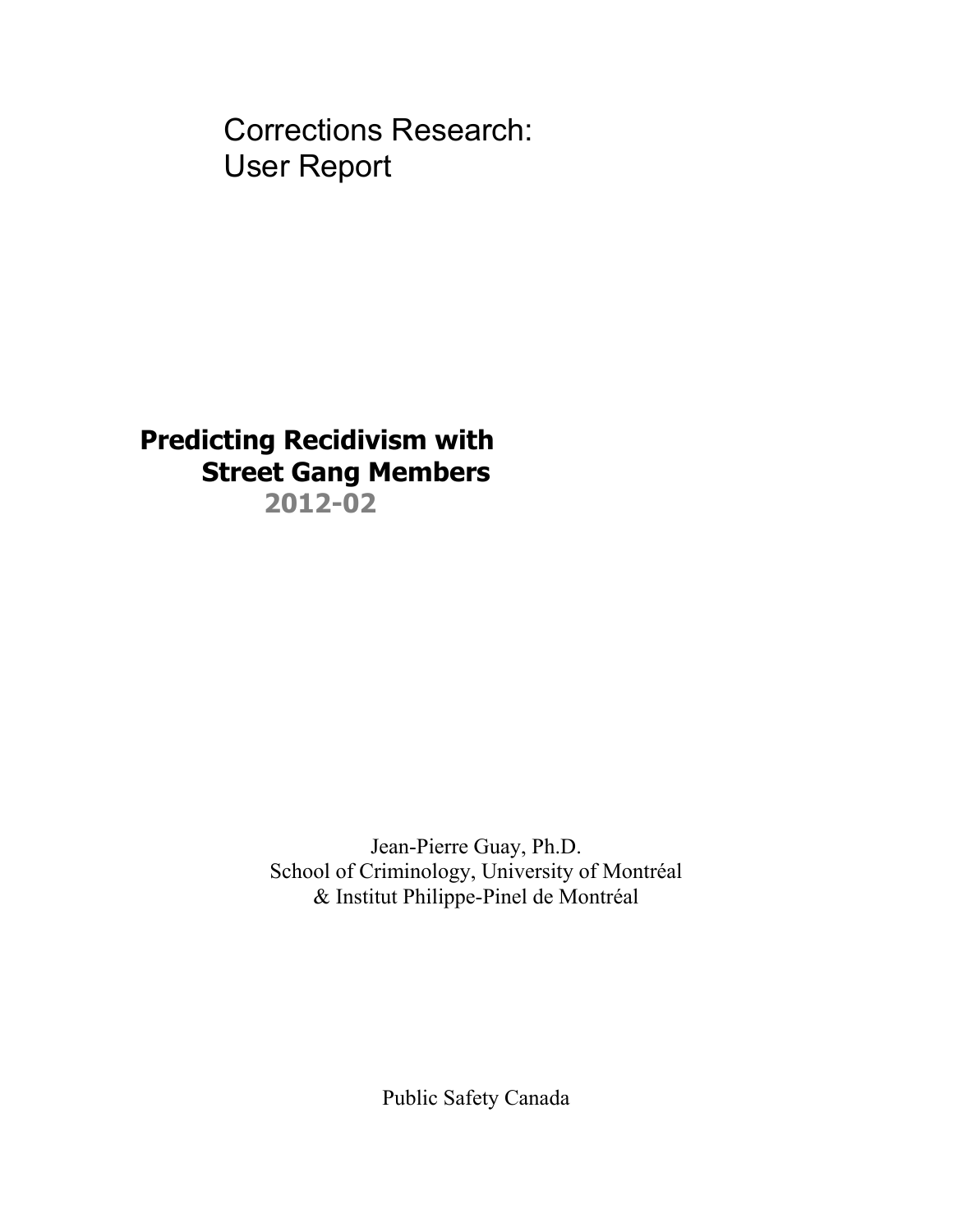## **Acknowledgements**

The author wishes to thank Mrs. Élaine Raza, Mr. Jean-François Couture-Poulin and Mrs. Stéphanie Vachon of the Ministère de la Sécurité publique du Québec for their invaluable contributions to this report. He wishes to thank Mrs. Marie-Claude Fortin of the Ministère de la Justice and Mr. Paul Fugère of the Sûreté du Québec for their collaboration in data access and preparation. The author also wishes to express his gratitude to Mr. Ismaïl Khriss of the mathematics, computer science and engineering department of the Université du Québec à Rimouski and Mr. Gino Chénard of the Department of Computer Science at Université du Québec à Montréal for their expertise, which was extremely useful when programming algorithms for FPS files. The author would like to thank Mr. Carlo Morselli and Mrs. Chantal Fredette for their comments that helped improve the manuscript. Finally, he would like to thank Ms. Marlene Blanshay for her editing work.

The views expressed are those of the authors and not necessarily those of the Ministère de la Sécurité publique du Québec or Public Safety Canada. Correspondence concerning this report should be addressed to: Jean-Pierre Guay, Professeur agrégé, École de criminologie, Université de Montréal, C.P. 6128, succursale Centre-ville, Montréal, Québec, Canada, H3C 3J7, Jean-Pierre.Guay@umontreal.ca

## **Product Information**

© Her Majesty the Queen in Right of Canada, 2012

March 2012

Cat. No.: PS3-1/2012-2E-PDF

ISBN No.: 978-1-100-20499-4

Printed in Canada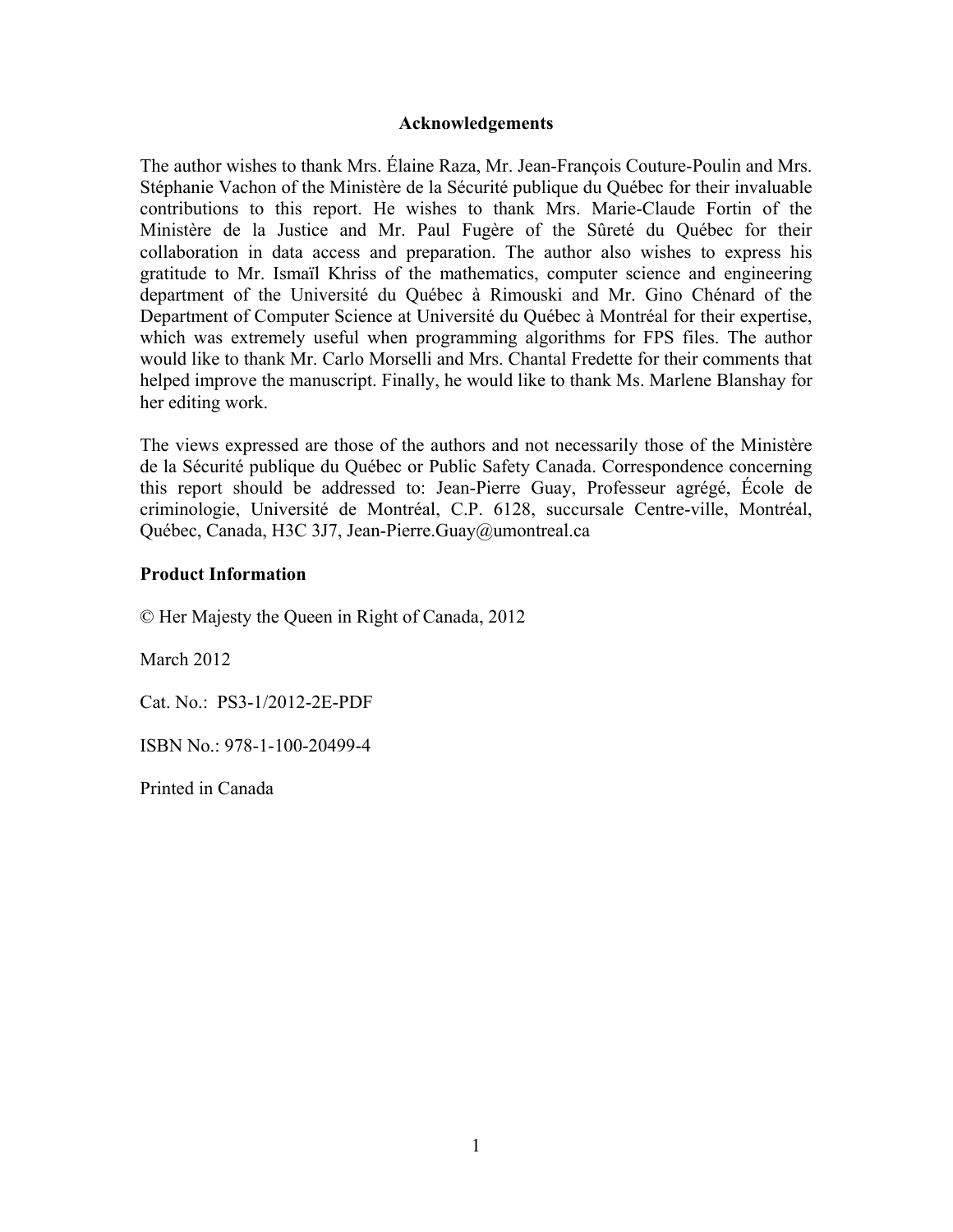### **Executive summary**

In Québec, street gangs are now among the newest threats to public safety (MSPQ, 2007; SPVM, 2005). Major police efforts to dismantle juvenile prostitution networks or reduce drug trafficking have escalated the flow of juvenile offenders into the adult correctional system. Gang members are a growing presence in the penal system and, to a certain degree, risk assessment creates its own problems. The objective of this research is to examine the applicability of the LS/CMI (Andrews, Bonta, & Wormith, 2004) to gang members and to identify specific criminogenic needs profiles compared to non-gang offenders.

A sample of 172 offenders serving sentences of more than six months under provincial jurisdiction was used within this framework. Eighty-six offenders, identified by the Ministère de la Sécurité publique du Québec, were paired by age, status and city of residence with 86 offenders not identified as gang members. All were assessed with the LS/CMI. Data on new arrests and new convictions were used afterward to test the predictive validity of the LS/CMI.

The results indicate that gang members present more diverse criminal histories and greater prevalence of convictions for violent offences. The LS/CMI data analysis showed that gang members present more significant criminogenic risks and needs, and in a greater number of areas than did the control group subjects. These higher needs translated into higher rates of re-arrest and substantially more convictions for violent crimes. The LS/CMI was also useful in predicting recidivism for gang members. Multivariate analyses with the Cox proportional hazard model suggest that, at equal risk, gang offenders are arrested more frequently for both general crimes and violent crimes. Age and equal risk factors also apply to new convictions for violent crimes; gang members are more likely to face new convictions than are non-members. The implications of these results are discussed.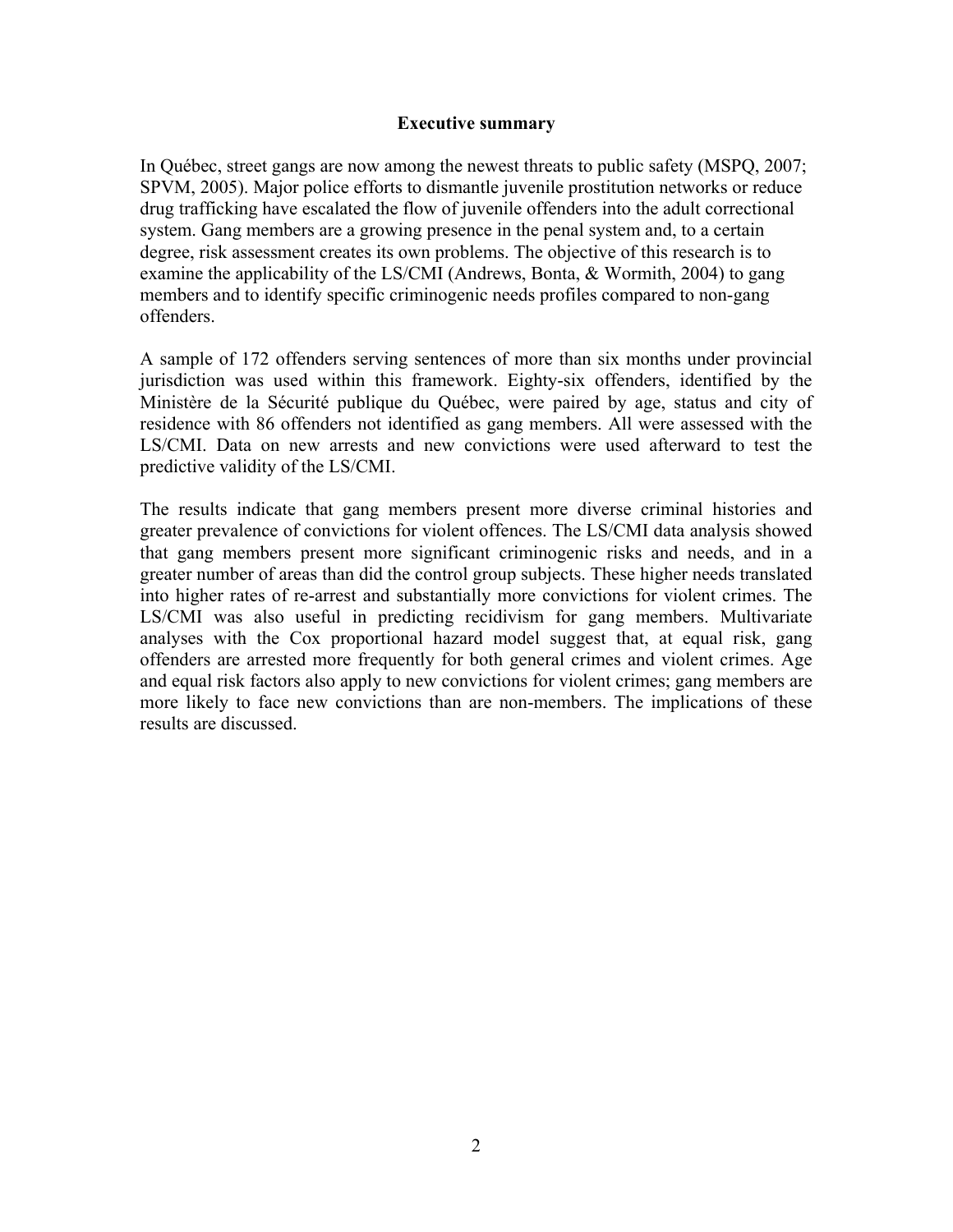|                                                                                                                                                                                                                                                                                                                                | 1                |
|--------------------------------------------------------------------------------------------------------------------------------------------------------------------------------------------------------------------------------------------------------------------------------------------------------------------------------|------------------|
|                                                                                                                                                                                                                                                                                                                                | 2                |
| Table of Contents 23                                                                                                                                                                                                                                                                                                           |                  |
| List of Tables                                                                                                                                                                                                                                                                                                                 | $\boldsymbol{4}$ |
| <b>Introduction</b><br><u> 1989 - Johann Stoff, deutscher Stoffen und der Stoffen und der Stoffen und der Stoffen und der Stoffen und d</u>                                                                                                                                                                                    | 6                |
|                                                                                                                                                                                                                                                                                                                                | $\overline{7}$   |
| <b>Method</b><br>$\sim$ 12                                                                                                                                                                                                                                                                                                     |                  |
|                                                                                                                                                                                                                                                                                                                                | 12               |
| Matching Procedure 12                                                                                                                                                                                                                                                                                                          |                  |
| Measures 13<br>The DACOR System 13<br>Level of Service/Case Management Inventory LS/CMI 13<br>Translating the LS/CMI<br>Arrest data from the Module d'informations policières (MIP)<br>14<br>Official Adult criminal History Data from the FingerPrintSystem (FPS)<br><b>Results</b><br>Analysis of Criminal Histories 2014 15 | -14              |
|                                                                                                                                                                                                                                                                                                                                | 24               |
| $\overline{\phantom{a}}$ 25<br><b>Future Directions</b><br>Gang Membership as Specific Risk Factor $\frac{25}{25}$<br>$\begin{array}{c c} \hline \text{---} & \text{---} \\ \hline \end{array}$<br>Adherence to Group Values and Standards                                                                                     |                  |
|                                                                                                                                                                                                                                                                                                                                | 24               |
| References Participation and the contract of the contract of the contract of the contract of the contract of the contract of the contract of the contract of the contract of the contract of the contract of the contract of t                                                                                                 | 27               |
| <b>Appendix</b>                                                                                                                                                                                                                                                                                                                | 33               |

## **Table of Contents**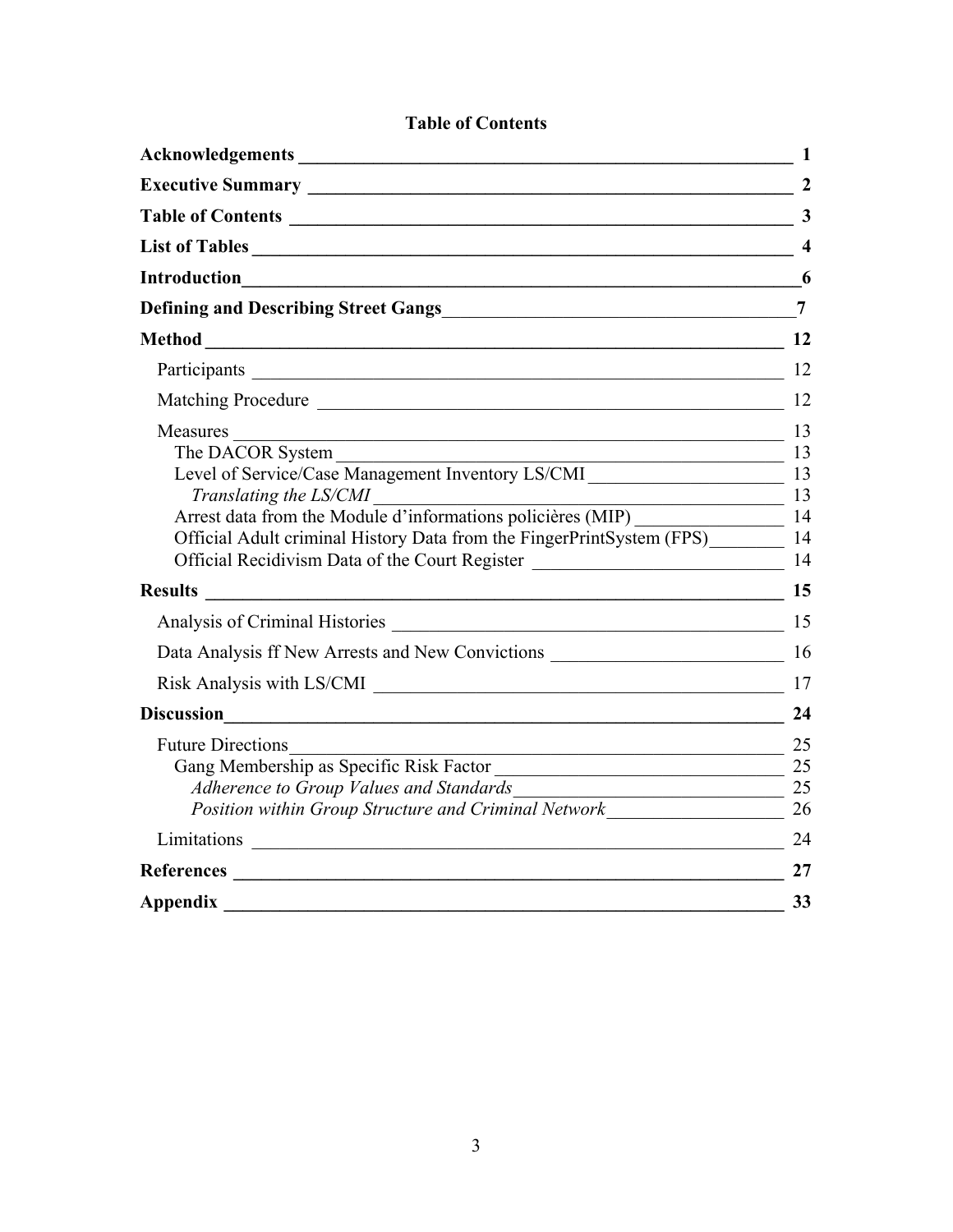# **List of Tables**

| Table 1. Participants and Offences by Categories and Subcategories (%) 15                                                                    |    |
|----------------------------------------------------------------------------------------------------------------------------------------------|----|
| Table 2. Sentecing and Crime Seriousness                                                                                                     | 16 |
| Table 3. New Arrests by Category of Offence                                                                                                  | 17 |
| Table 4. New Convictions by Category of Offence 17                                                                                           |    |
| Table 5. Offender Distribution According to LS/CMI Risk Categories 17                                                                        |    |
| Table 6. Comparison of Members and Non-members to Subcomponents in Section<br>$1, 2, 4$ and $5$                                              | 18 |
| Table 7. Value of the Area Under the ROC Curve (AUC) Coefficients for Sub-sections<br>of the LS/CMI and the Total in Relation to New Arrests | 20 |
| Table 8. Value of Area under ROC Curve coefficients (AUC) for Sub-sections of the<br>LS/CMI and the Total Related to New Convictions         | 21 |
| Table 9. Cox Proportional Hazard Model for Gang Membership and New Arrest Risk                                                               | 23 |
| Table 10. Cox Proportional Hazard Model for Gang Membership and New Conviction                                                               | 23 |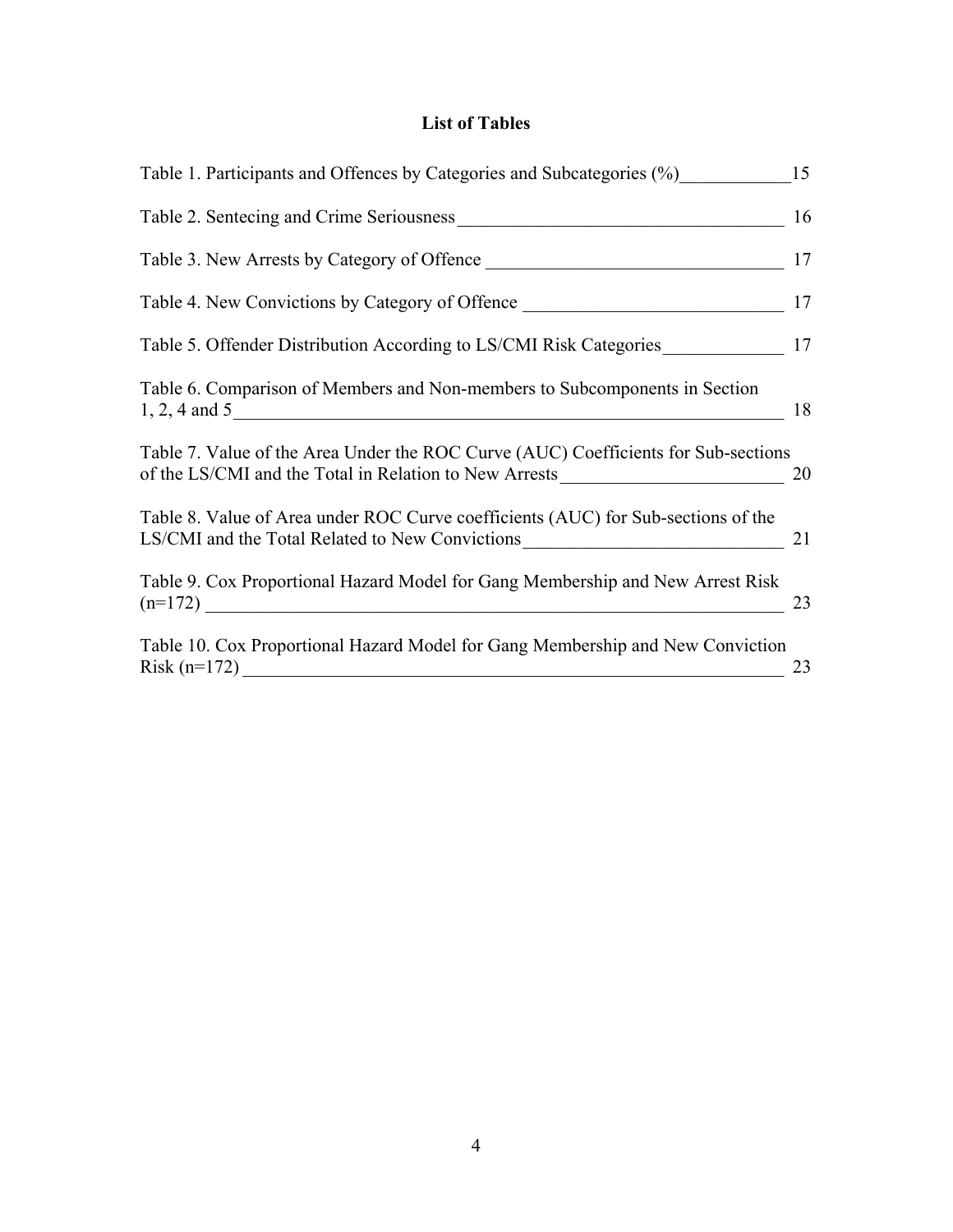# **List of Figures**

| Figure 1. Comparison of Recidivism Rates According to Risk of Members and<br>Non-members                   |  |
|------------------------------------------------------------------------------------------------------------|--|
| Figure 2. Comparison of Survival Curves for Members And Non-members for New<br>Arrests and New Convictions |  |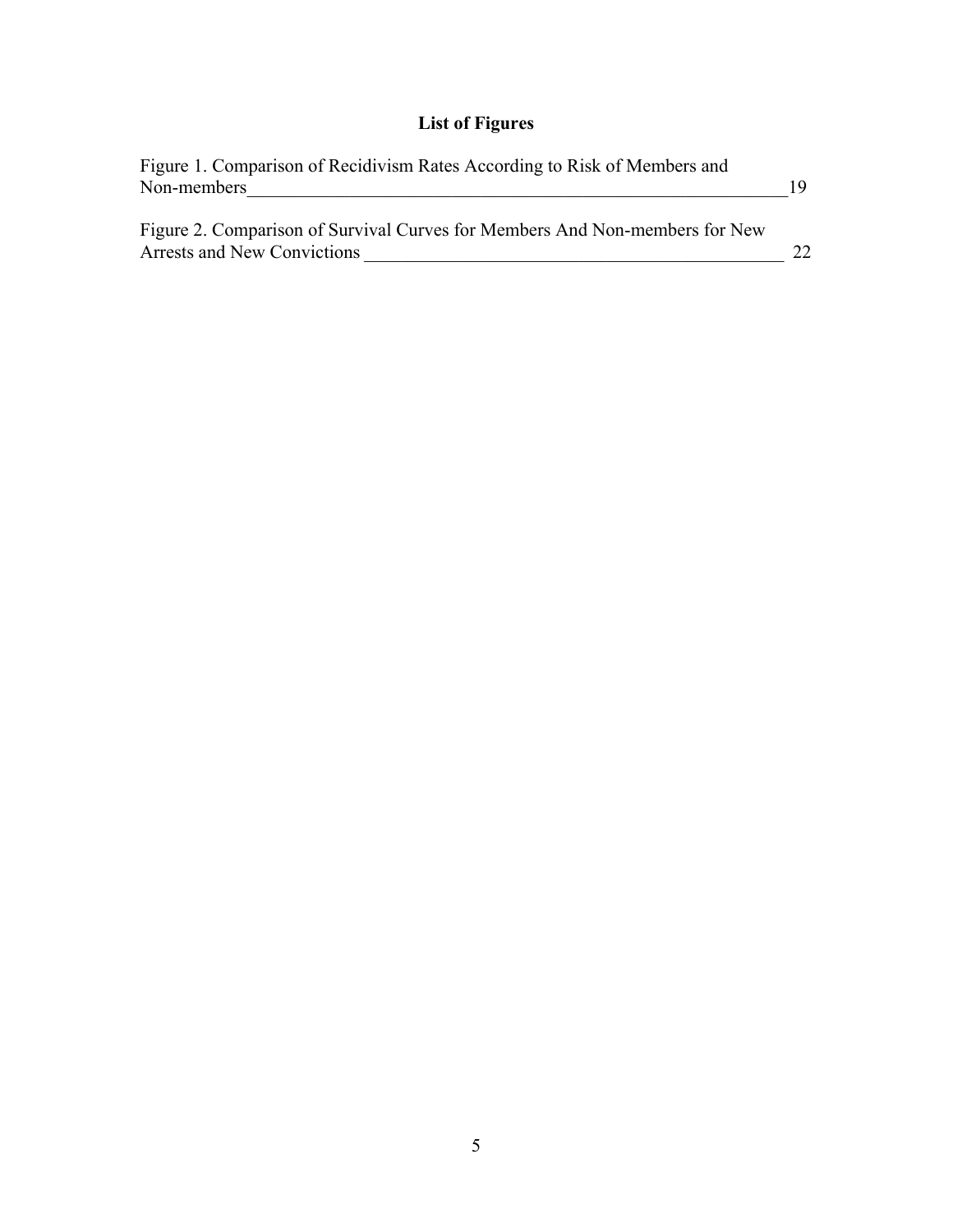## **Introduction**

Criminal groups, such as street gangs, feature prominently in the media landscape. In large urban centers like Montreal or Toronto, it is rare that a week passes without gangs or gang activity making the headlines. Beare and Ronderos (2001) estimate that, in Canada, there were 27,893 magazine and newspaper articles on organized crime published over a 6-year period. That equals 90 articles a week in daily newspapers and selected magazines.

The nature of the crimes combined with the media coverage contributed, at least partially, to creating a sense of unease. In a poll conducted by Léger Marketing (2004), 64% of respondents in Montreal believe street gangs are major problem in their city; 29% believe that gangs are a major source of insecurity. In 2004, the Service de police de la Ville de Montréal (SPVM) surveyed various neighbourhoods with known gang activity; 36% of those questioned said that street gangs were a problem in their district; 49% were afraid to walk around at night and only 21% described their neighbourhoods as safe.

McCorkle and Miethe (2001) showed that news items related to criminal gangs receive the most sensational treatment by the media, with the focus on the violent acts that these gangs commit. This contributes to a simplistic and narrow perspective on the issue. The image of gangs, as seen in the media, is that of an organized and structured group (Takata & Zevitz, 1990) whose members are very violent. Consequently, this is how the public sees them (Dusonchet, 2002).

The sense of danger, fuelled by media coverage of street gangs, led to public pressure on the police for repressive measures. The nature of crimes, combined with community demands, forced police to organize and mobilize. This was the case in Quebec where, in recent years, the police have developed programmes and initiatives such as anti-gang squads to deal with street gangs and gang violence. The repressive measures showed the community that the police were serious about tackling gang violence measure (Katz & Webb, 2006).

Anti-gang initiatives increased the burden on the courts, as a steady flow of accused offenders made their way through the legal system. Criminal prosecutors and the judicial system designated specific teams to address gang activity, assessing cases potentially related to gangs, developing methods and strategies to handle these cases, gathering relevant information and undertaking legal proceedings.

The increased judicial actions triggered a steady flow of suspected gang offenders though the courts and judicial system. While this was always a concern for Quebec's youth centers (Centres Jeunesse du Québec), it was becoming an issue for adult correctional services. More offenders were entering the adult correctional system in both provincial and federal jurisdictions (Bentenuto, 2008; MSP, 2007). In many cases, it created challenges for risk assessment, security risk or implementation of intervention programs.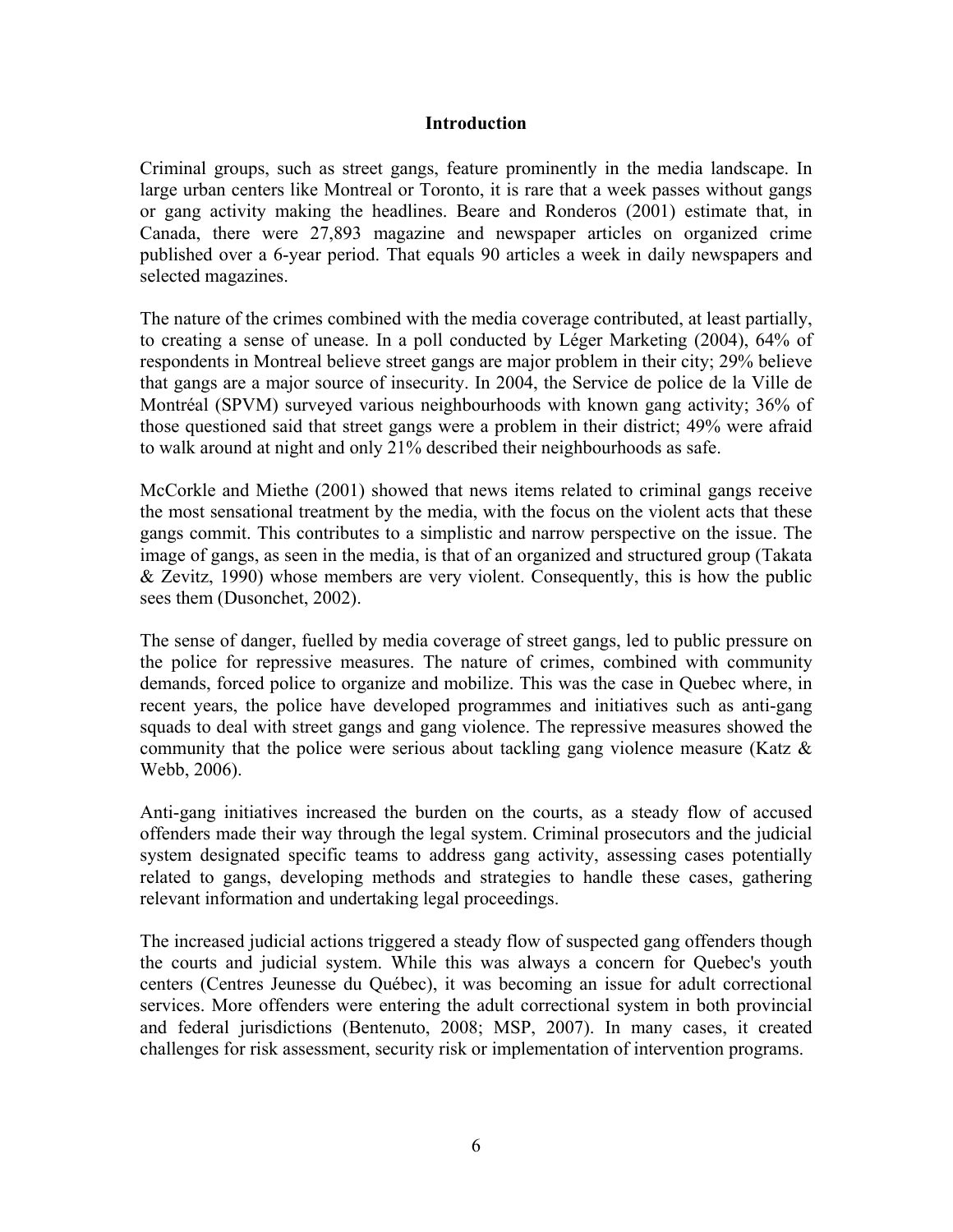## **Defining and Describing Street Gangs**

Describing and defining the street gang phenomenon is complex; definitions and descriptions may refer to young offenders or offenders as old as 40. Studies on the process of affiliation and disaffiliation, on the offenders' experience and their personal characteristics, stem largely from research on teenagers. Works that enumerate criminal gangs often focus on older offenders. Therefore, it is difficult to combine the overall results from both data corpuses. There is a consensus that the lack of a common definition is also a problem (Bjerregaard, 2002; Campbell, 1984; Decker & VanWinkle, 1996; Esbensen, Winfree, He, & Taylor, 2001; Horowitz, 1990; Klein, 1995; Klein & Maxson, 2006; Moore, 1991; Petersen, 2000; Spergel, 1995). Since the first definitions, in particular Thrasher (1927), dozens of other definitions were suggested, discussed and criticized. It is difficult to arrive at a consensual definition of the gang and, by extension, their members and activities; various strategies were also suggested. Self-identification was one way to resolve the issue (Bjerregaard & Smith, 1993; Horowitz, 1983; Taylor, 1990; Thornberry, Krohn, Lizotte, & Chard-Wierschem, 1993).

Since it is difficult to determine exactly what constitutes a gang and who its members are, the offenders themselves could provide information on whether or not they were part of a gang (Fagan, 1989). Although the self-identifying strategy is frequently used, it had its limits, such as the wide variety of opinions regarding membership or belonging (Klein  $\&$ Maxson, 2006; Spergel & Curry, 1988). Self-identification also does not provide sufficient information on the extent of participation or the type of activities of these criminal gangs (Schram & Girdles, 2005).

Another way to define street gangs would be to hand it over to the experts and practitioners. Miller (1980) conducted a nationwide survey of legal professionals, judges and community members to determine how they would define and characterize street gangs. After compiling more than 1,400 characteristics, Miller retained six, which were unanimous among all the participants and arrived at the following definition:

a self-formed association of peers, bound together by mutual interests, with identifiable leadership, well-developed lines of authority, and other organizational features, who act in concert to achieve a specific purpose or purposes which generally include the conduct of illegal activity and control over a particular territory, facility, or type of enterprise (Miller, 1975: p. 121).

The consensual definition was, however, quite controversial. For some, broad agreement on a phenomenon's definition does not necessarily equal a valid, accurate definition (Klein & Maxson, 1989). Although there are numerous definitions of street gangs, they usually share a high number of common points (Curry & Decker, 2003). They are often self-proclaimed groups, whose members share public interests such as control of a particular territory or location. They usually use a number of signs for recognition and are collectively involved in criminal activities. By 1980, Miller had already removed a number of shared characteristics, adding elements in their place related to structure and authority, especially distinctive leadership. More recently, Klein (2005) raised the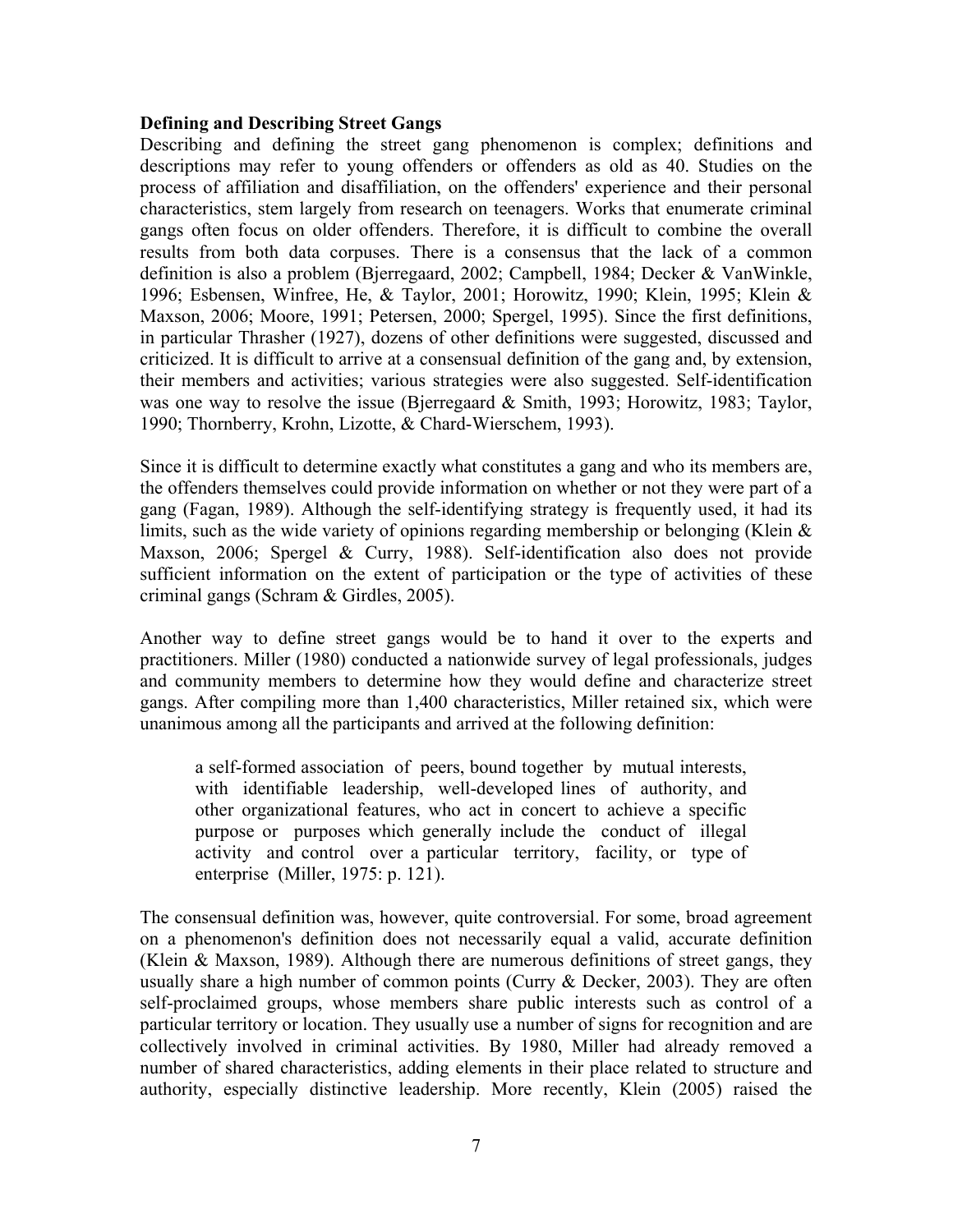possibility of obtaining a certain consensus among researchers with this definition: "*A street gang is any durable, street-oriented youth group whose own identity includes involvement in illegal activity."* The author underlined five fundamental characteristics: gangs are relatively long-standing; consist mainly of young people who spend a portion of their time on the street, involve illegal acts and are united by a certain collective identity.

In Quebec, the SPVM definition  $\frac{1}{1}$  is the one most commonly used:

A street gang is a grouping, more or less structured, of teenagers and young adults who use strength and gang intimidation to carry out criminal acts with the goal of obtaining power and recognition or controlling lucrative spheres of activity.

The SPVM's current definition of street gangs is the one used by the Criminal Intelligence Service of Quebec (CISQ) and adopted by different police forces in the province. It is used to identify offenders in Quebec's judicial system.

## **Describing Offenders Related To Street Gang Activities**

Street gangs are generally made up of teenagers and young males. Although many factors relate to street gang membership, they can be grouped into two broad categories: social characteristics and personal characteristics.

### *Social characteristics: community, family, school and employment*

The reading offered by Thrasher (1927) nearly a century ago forms the basis of understanding by practitioners and street gang researchers. The question, raised by the author, of social disorganization and its impact on the development of these groups appears among the most common explanatory themes for the appearance and expansion of North American street gangs. Even now, few reflect on street gangs without mentioning socioeconomic conditions, social inequality, exclusion, marginalization and decline of social controls. Environments marked by low community involvement, immigration and poverty prove to be fertile grounds for street gangs (Bjerregaard  $\&$ Lizotte, 1995; Curry & Spergel, 1992; Spergel, 1995; Thornberry, Krohn, Lizotte, Smith, & Tobin, 2003).

Since their beginnings in North America, street gangs have been primarily an urban phenomenon. However, they have since moved beyond urban centers to the suburbs (Miller, 2001). In 1999, all American cities with more than 250,000 inhabitants and nearly half the suburbs of large urban centers reported street gang activity (Egley, 2000). This shift is attributed to the migration of families to suburbs (Maxson, 1998), weak employment prospects, possibilities for gangs to expand their criminal networks, including drugs (Howell, 1994), or efforts to avoid police detection.

<sup>&</sup>lt;sup>1</sup> The city of Montréal, with 1,854,442 inhabitants, is the largest urban agglomeration in Québec and the one most affected by criminal gangs. There are 4,407 police officers.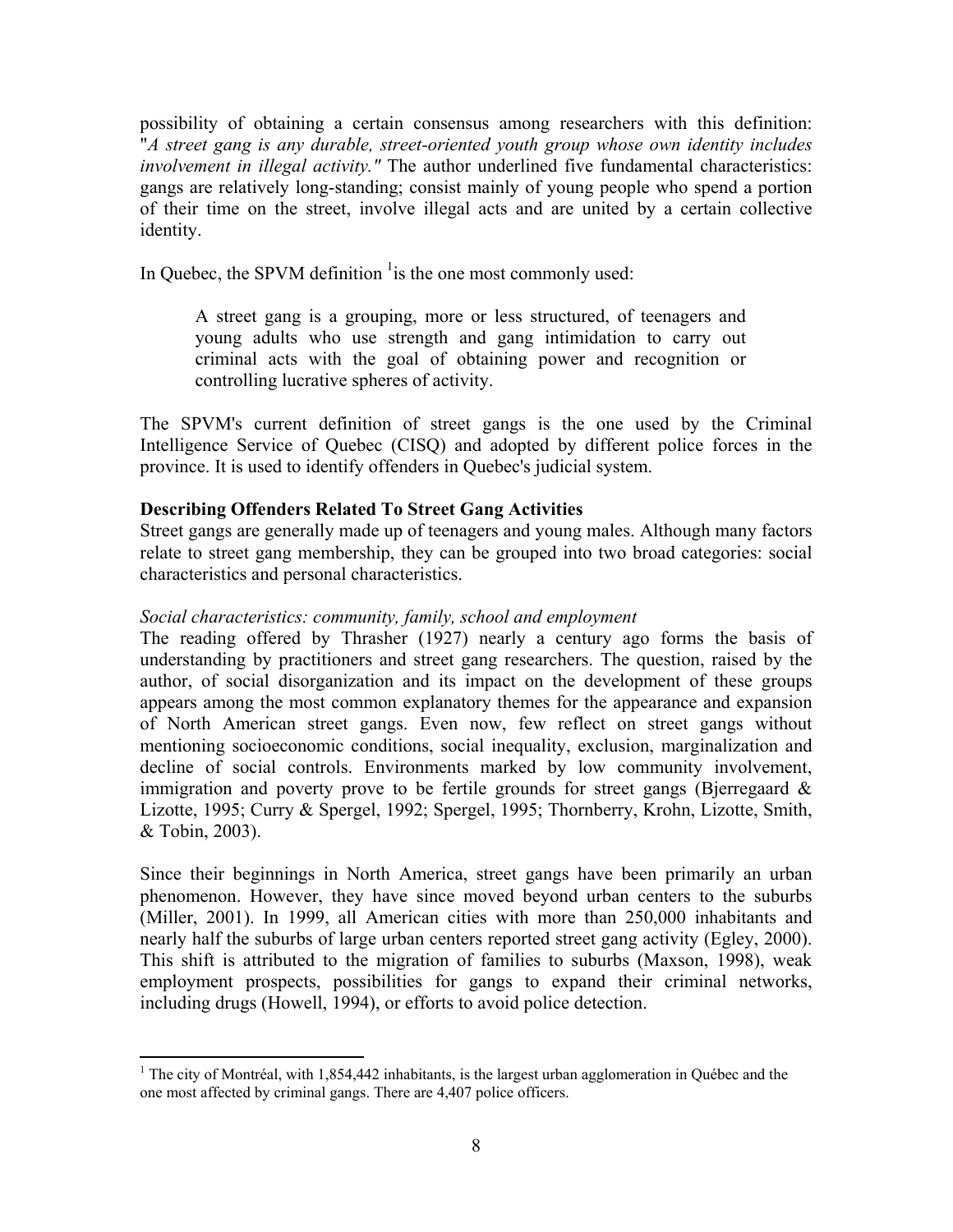Although there is evidence that environments characterized by social disorganization are favourable to street gangs, it does not explain why some individuals join these groups and others do not (Bjerregaard & Smith, 1993; Fagan, 1990). The presence of a gang in a disadvantaged neighbourhood does not automatically guarantee that everyone will join.

In general, offenders who join street gangs generally emerge from unstable, broken or divided family environments (Hamel et al. 1998; Hill, Howell, Hawkins, & Battin-Pearson, 1999; Lahey, Gordon, Loeber, Stouthamer-Loeber, & Farrington, 1999; Thornberry et al., 2003). Gang members often describe their family relationships as detached and nearly devoid of parental control or supervision (Gatti, Tremblay, Vitaro, & McDuff, 2005; Hamel et al., 1998; Hill et al., 1999; Leblanc & Lanctôt, 1998; Vigil, 1988). For many of its members, a gang is an adaptive strategy aimed at compensation for family deficiencies (Brisebois, 2007).

The troubled family situations of gang members usually combine with trouble in school and learning disabilities (Craig, Vitaro, Gagnon, & Tremblay, 2002; Esbensen, Huizinga, & Weiher, 1993; Hamel et al., 1998; Le Blanc & Lanctôt, 1998; Thornberry et al., 2003). These offenders often have slow academic progress long before joining gangs (Hill et al., 1999), which later creates difficulties when integrating into the labour market (Hagedorn, 1988; Hamel et al., 1998; Sanchez-Jankowski, 1991).

Disadvantaged socioeconomic status, dysfunctional family environments, academic difficulties and problems integrating into the labour market- all frequently appear in theoretical explanations of psychosocial problems. If social characteristics stimulate the desire to join a gang, they are not the only causes. Personal characteristics may also act as risk factors.

### *Personal characteristics: needs, personality and attitudes*

Offenders who join street gangs are not simply disenfranchised teenagers with limited opportunities. They are offenders for whom gangs offer an environment compatible with their lifestyle and their personality structure. They are frequently recognized as antisocial (Lykken, 1995) and psychopathic personalities (Cleckley, 1976; Hare, 1993). These offenders usually exhibit manipulative, aggressive, impulsive and volatile behaviour, as well as superficial affect, feelings of omnipotence and significant difficulty in managing interpersonal conflicts (Craig et al., 2002; Dupéré, Lacourse, Willms, Vitaro, & Tremblay, 2007; Goldstein, 1991; Guay & Couture-Poulin, 2010; Lacourse, Nagin, Vitaro, Side, Arsenault, & Tremblay, 2006; Lanctôt & Le Blanc, 1996). It is not surprising that offenders linked to gangs frequently displayed early signs of behavioural disorders, antisocial attitudes and violent behaviour (Craig et al., 2002; Esbensen & Huizinga, 1993; Hill et al., 1999; Lahey et al., 1999; Thornberry et al., 2003).

Antisocial components do not simply explain gang membership, they also favour longterm involvement. For most young people, gang membership is temporary

(Covey et al., 1992; Spergel, 1995; Thrasher, 1927) but for a small number, it becomes a lifestyle. These characteristics favour the appearance of offender behaviour and may explain why certain individuals become more acclimatized to the violent reality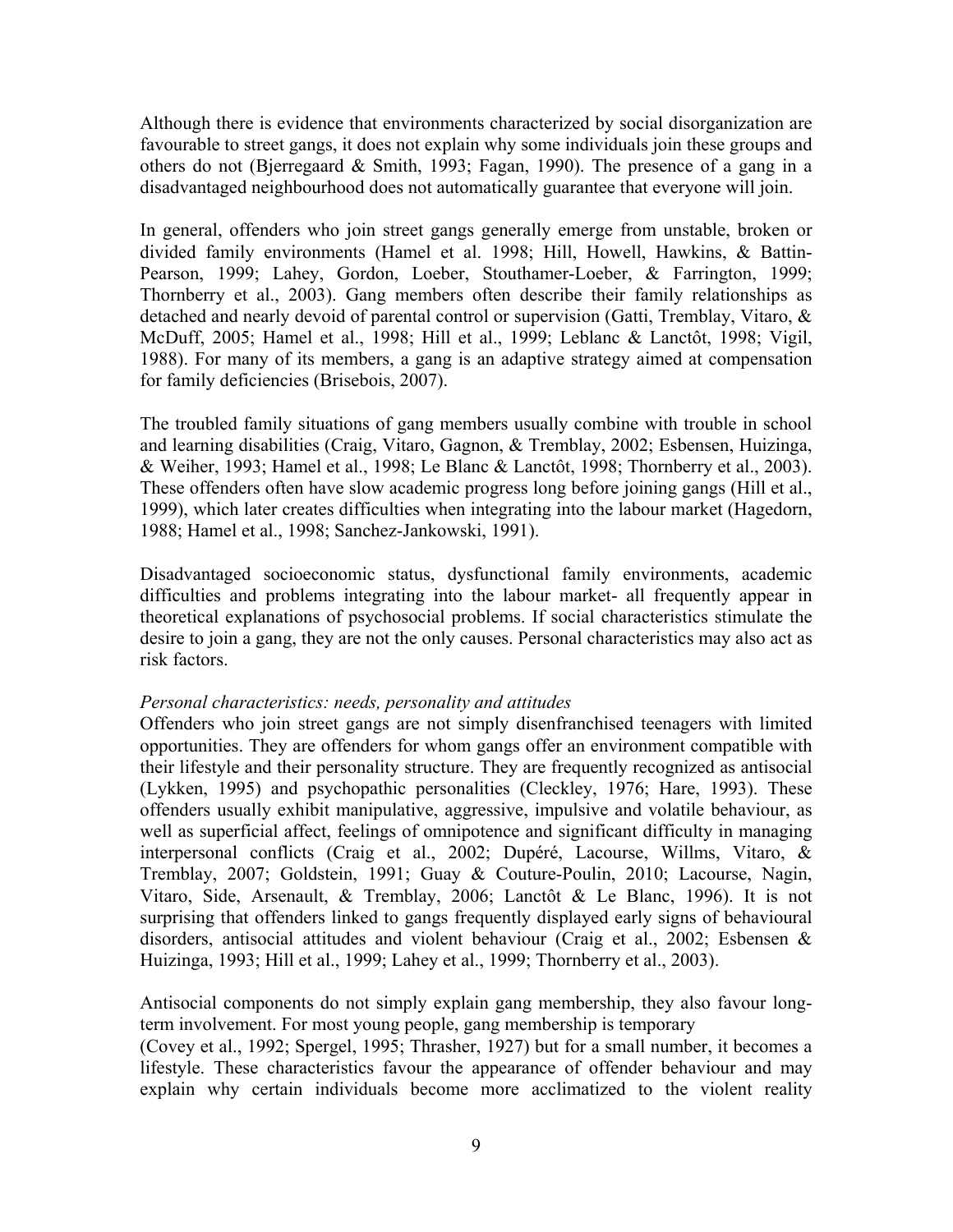associated with gang subculture (Guay & Fredette, 2010; Guay & Couture-Poulin, 2010; Valdez, Kaplan, & Codina, 2000).

## **Interface between Gang Membership and Crime**

When considering the personal and social profile of street gang members, their criminal output is not surprising. These offenders contend with a significant number of risk factors and criminogenic needs. As with all persistent offenders, their offences are considerable and varied (Battin et al., 1998; Curry, 2000; Decker & Van Winkle, 1996; Esbensen & Huizinga, 1993; Fagan, 1990; Huff, 1996; Klein, 1995; Miller, 1975; Spergel, 1995; Thornberry, 1998; Thornberry et al., 1993). Although some stipulate that street gang membership increases the pace of the individual crime rate, there is no agreement on the temporal sequence of events (Krohn & Thornberry, 2008). Three existing models may help us to understand the influence of these groups on their members' crimes: The selection model, facilitation model and mixed model (Thornberry et al., 1993).

The first model, the Selection Model, suggests that individuals who are most susceptible to joining street gangs are *a priori* more predisposed to commit crimes. In this sense, gang membership alone does not create criminal behaviours because these groups attract persons already involved in criminal activities. The criminal inclination was evident not only during, but also before and after gang membership.

The second model, the Facilitation Model, is based on the principles of social learning (Akers, 1985). It suggests that gang members, *a priori*, are no more inclined toward crime than are other delinquents. Instead, it is the gang culture (normative structure) and group dynamics that facilitate crime. In other words, the frequency of criminal behaviour would be lower prior to gang membership and increase considerably during the membership period and return to a lower rate after disaffiliation.

Finally, the mixed model (Enhancement Model) suggests that the relation between individual crimes and gang participation is based on interactive effects of selection and facilitation. Young people who join gangs would exhibit a greater predisposition to crime than are others and their association with these groups would considerably increase this tendency (facilitation). In other words, gang members are already active offenders whose criminal acts increase in frequency after they join a gang.

While the selection model receives little empirical support (Krohn & Thornberry, 2008), many works support the facilitation model (Bjerregaard & Lizotte, 1995; Gatti et al., 2005; Hall, Thornberry, & Lizotte, 2006; Haviland & Nagin, 2005; Lacourse, Nagin, Tremblay, Vitaro, & Claes, 2003; Thornberry et al., 2003; Zhang, Welf, & Wieczoreck, 1999). Some support the mixed model (Bendixen, Endresen, & Olweus, 2006; Esbensen & Huizinga, 1993; Gordon, Lahey, Kawai, Loeber, Stouthamer-Loeber, & Farrington, 2004). Studies that test the three models reveal variations in results that would be a function, among others, of the membership length and age of the participants (Gatti et al., 2005; Gordon et al., 2004; Lacourse et al., 2003). For example, the facilitation model could explain crimes by transitional members (membership of less than two years), while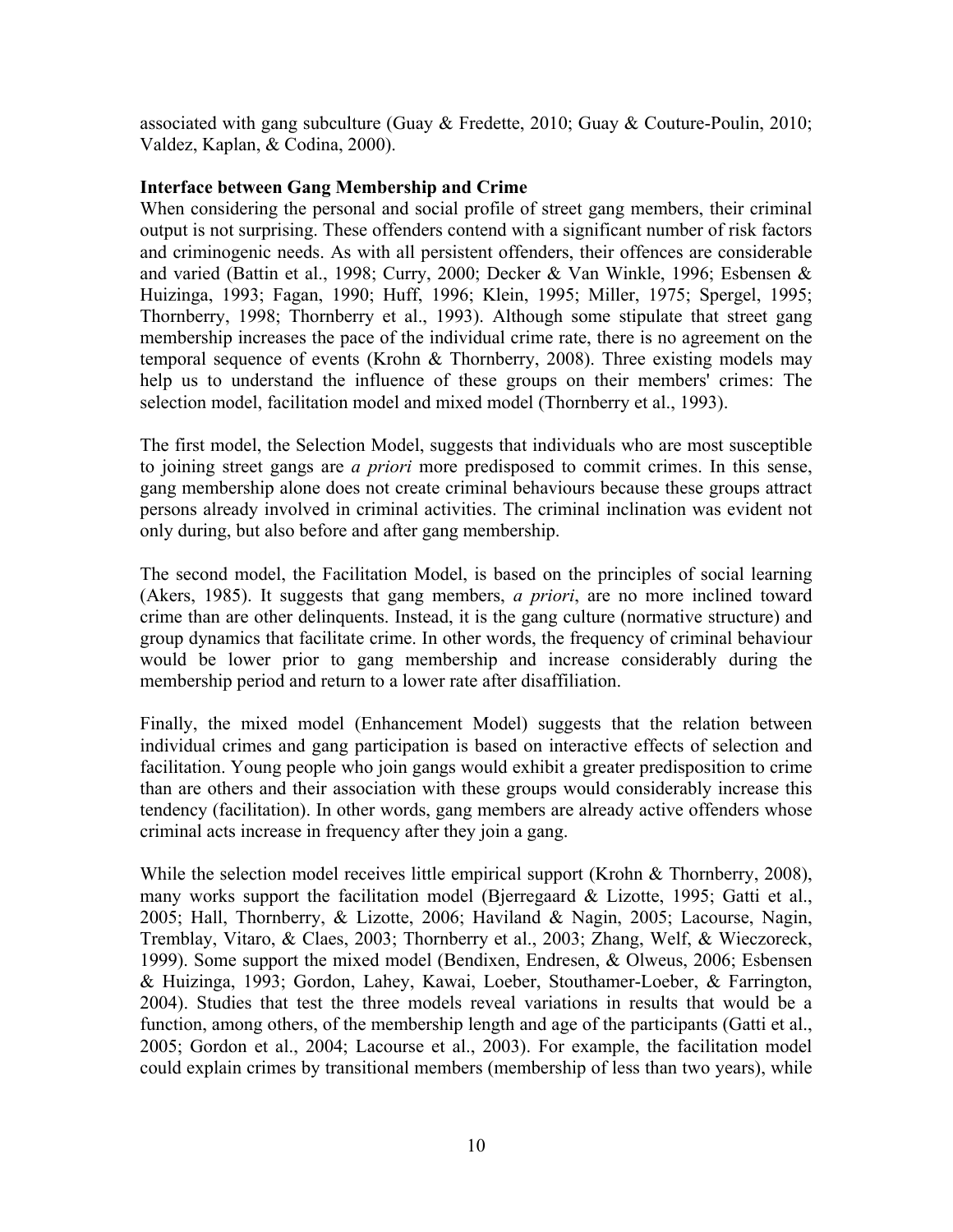the mixed model could apply more to stable members (membership of more than two years).

The conclusions of these works must be used with caution, as far as longitudinal studies on this issue mostly concern groups of teens aged 14-17. It is difficult to identify who continues in this environment, since long-term gang members are usually over 18. Furthermore, offenders within criminal organizations are more likely than are other offenders to abandon research into their behaviours (Thornberry, Bjerregaard, & Miles, 1993). This attrition forces us to question, by comparison, the underrepresentation of stable gang members in samples to validate the various models.

It is also difficult to distinguish the effects of age from those of membership in street gangs (Krohn & Thornberry, 2008) insofar as crime rates, length of membership and age covariate in a very narrow fashion (Elliot & Menard, 1996; Gatti et al., 2005; Gordon et al., 2004; Lacourse et al., 2003; Warr, 1993). It is reasonable to believe that the effects of selection and facilitation alone cannot explain the influence of gang participation on crime (Gatti et al., 2005; Gordon et al., 2004).

## **Risk of Recidivism**

Gang membership is a strong marker (proxy) for recidivism. Indeed, research shows that offenders associated with street gangs are significantly more inclined to reoffend after release than are paroled offenders not associated with gangs (Huebner, Varano, & Timithy, 2007). As a rough guide, a study by Huebner and colleagues (2007) showed that, on average, 45% of gang members reoffend within 33 months in the community, compared with 28% of non-gang members, who reoffend after 37 months. Consequently, it seems important to properly identify and evaluate offenders associated with street gangs to prevent recidivism.

## **Security Risk**

Membership in a gang is also an important predictive factor for various violent behaviours against other prisoners and staff in correctional centers and it is independent of other risk factors (age, ethnicity, violence and prison records, sentence length and security level and/or personal characteristics (Griffin & Hepburn, 2006; Gaes et al., 2002). Prisoners associated with street gangs are twice as likely to exhibit violent behaviour as their non-gang counterparts (Griffin & Hepburn, 2006). Camp and Camp (1985), when looking at violent disciplinary offences in 33 American prisons, estimated that offenders associated with street gangs made up 3% of the prison population, but were responsible for more than 50% of violent incidents in correctional institutions. Compared to other prisoners, gang members are more involved in all types of misconducts, rule violations and perpetuation of crimes (Gaes et al., 2002). In addition to being responsible for a higher volume of disciplinary offences, gang offenders make up a higher number of court appearances and transfers between prisons (Guay & Couture-Poulin, 2010). As Guay and Couture-Poulin (2010) point out, this may not be a consequence of their behaviour in prison, but it does indicate the amount of energy expended on this segment of the population.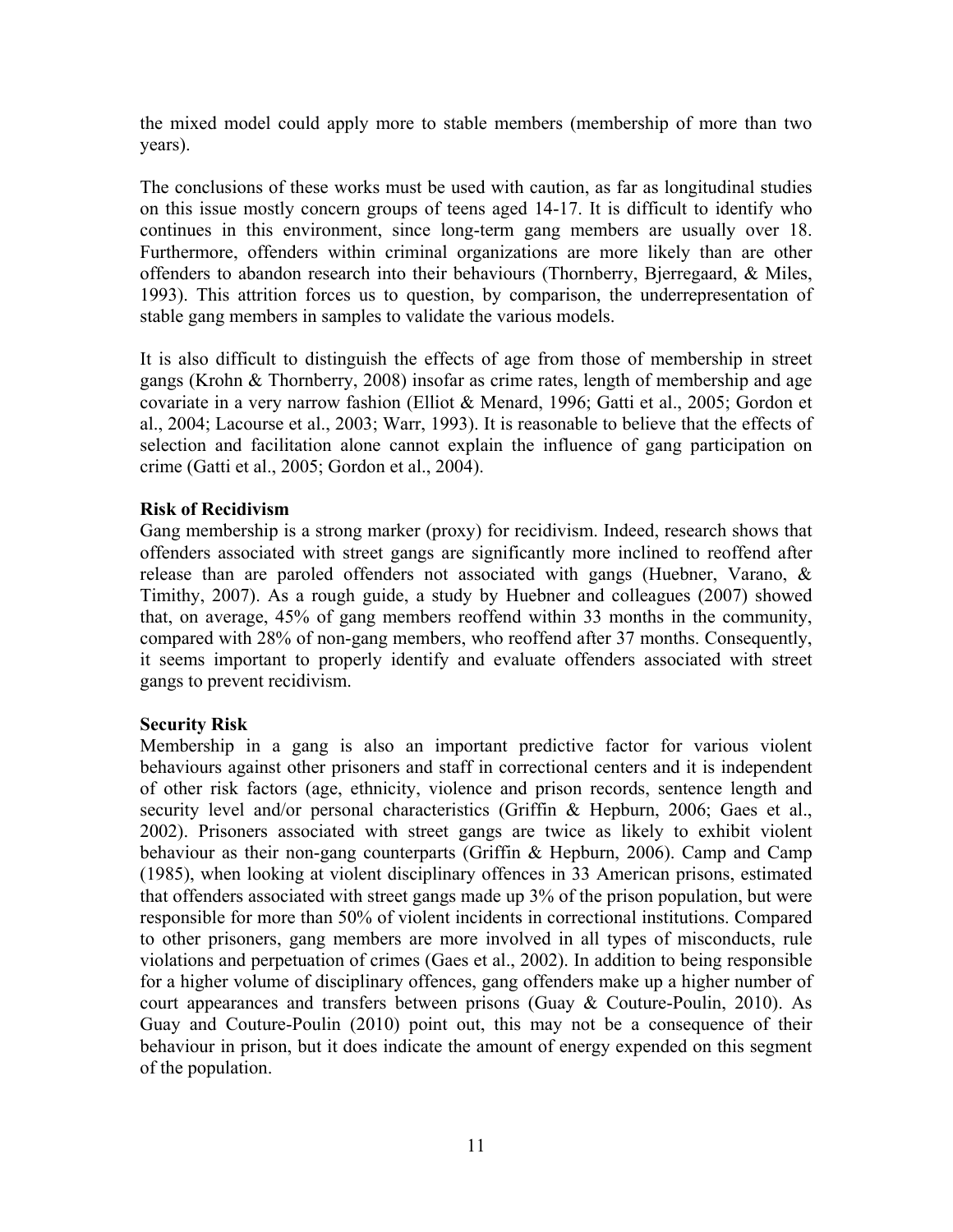Overall, studies on convicted criminals show that gang membership is statistically linked to recidivism and to criminal behaviour during incarceration. For Fleisher and Decker (2001), "gang identity is a proxy for a person's social history." Current studies on the link between gang membership and recidivism are effectively preoccupied with the social history of criminal gang members. This question was studied particularly from the perspective of membership compared to various static factors such as race, criminal history, neighbourhood or family history. However, this approach does not reveal if gang offenders face greater criminogenic needs than offenders of the same age or from similar environments. In other words, no study shows the added value of gang membership compared to other criminogenic factors when assessing offenders; nor do they examine the validity of common risk assessment strategies for these offenders.

One objective of this study is to identify specific criminogenic needs profiles of gang members compared to non-gang offenders. The identification of criminogenic needs specific to gang members would facilitate the targeting of appropriate interventions. Another goal of the study is to evaluate the Level of Service/Case Management Inventory (LS/CMI; Andrews, Bonta, & Wormith, 2004) in the prediction of recidivism. The LS/CMI is the standard classification instrument for provincially sentenced offenders and its subcomponents provide a measure of criminogenic needs. Finally, we test the added value of gang member identification in evaluating the risk of recidivism.

#### **Method**

#### **Participants**

The study participants are 172 male offenders assessed by the Quebec Correctional Services with the LS/CMI between February 2007 and December 2008. The provincial corrections facilities are reserved for offenders serving sentences of less than two years. From this number, 34 or 19.8% were assessed while serving their sentences in the community, while 138 (80.2%) were assessed while still in custody. The average age of the subjects was 25.6 years  $(S.D = 6.0)$ . Half of the sample offenders were identified by the Ministère de la sécurité publique du Québec (MSPQ) as belonging to a gang. The MSPQ's identification procedure includes police validation. We must emphasize that only offenders serving sentences of more than six months were evaluated with the LS/CMI. This may have the effect of significantly reducing diversity of results, over-representing high-risk and very high-risk offenders.

#### **Matching Procedure**

We used three criteria to ensure that there were comparable offenders to match the gang members: age at the time of assessment, status (in custody or in the community) and city of residence. For each offender identified by public security as belonging to a gang, we were able to pair an offender with the same characteristic, who was assessed during the same period. In two cases, we could not find an offender of the same age and status living in the same city. In these two cases, we selected the nearest city.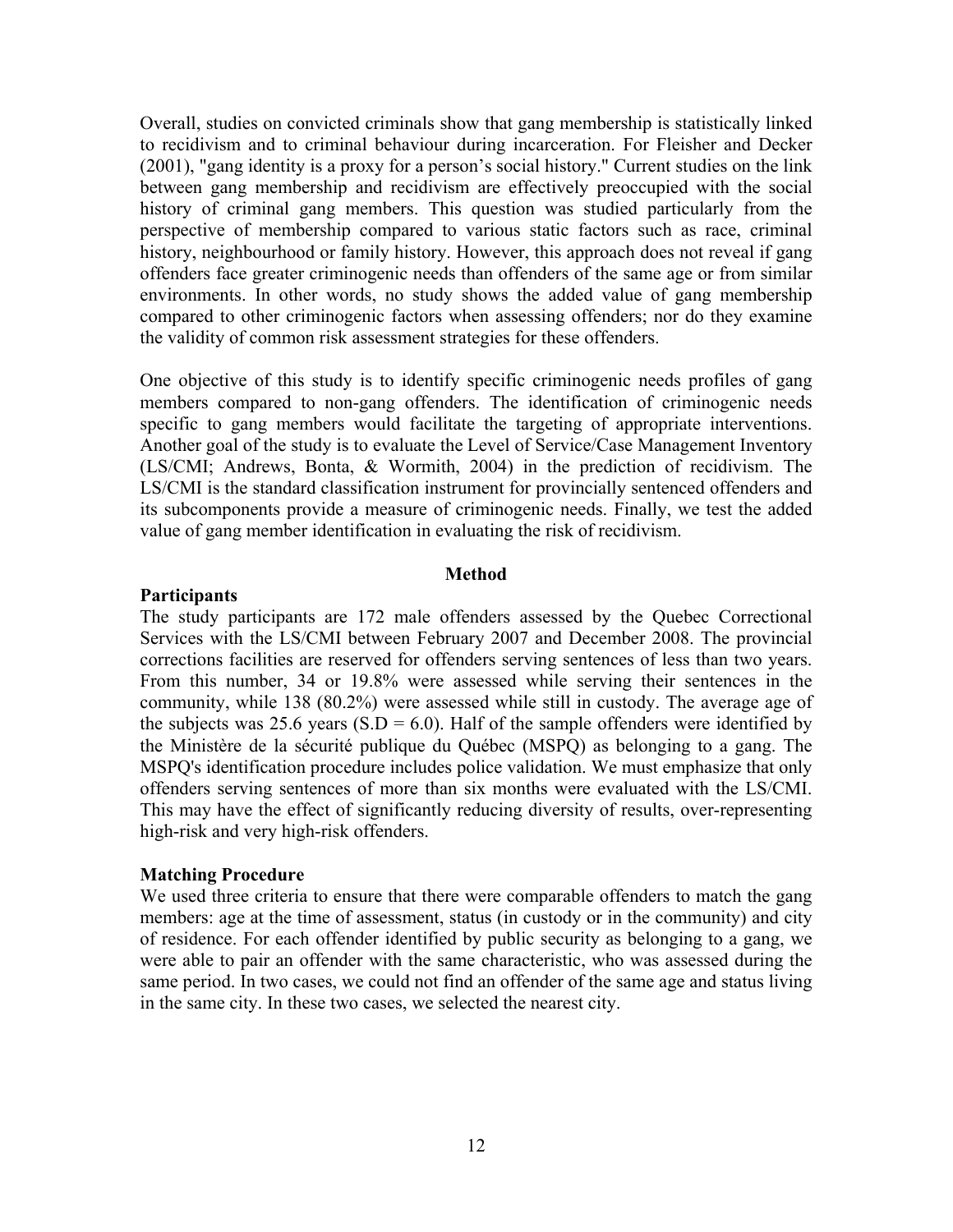## **Measures**

The results described in this study stemmed primarily from five data sources: the DACOR system (partially fed by the criminal docket), the court register, the Module d'informations policières (MIP), the FingerPrint System (FPS) and the LS/CMI risk assessment.

## **The DACOR System**

The DACOR system or Dossier Administratif Correctionnel is the computer system in operation since 1987, used by corrections personnel throughout Quebec to manage activities and interventions related to housing offenders. The system gathers information on prisoners and correctional facilities, specifically regarding cell assignments, follow-up of day trips, sentence administration and counting prison population. DACOR also collects information from probation officers and from the community, such as meetings between clients and probation officers and follow-up on interventions. Several persons may provide information to DACOR, but in most cases, correctional service officers supply the information. If certain variables, such as the sex of the offenders, do not create problems with inter-rater reliability, others are sometimes harder to codify without precise protocols. In this respect, only certain descriptive variables were retained.

## **Level of Service/Case Management Inventory (LS/CMI)**

The French version (Guay, 2008) of Level of Service/Case Management Inventory (Andrews et al., 2004) is an integrated risk/needs assessment tool coupled with a client follow-up tool. This tool effectively manages evaluation, planning and intervention follow-up with adult or adolescent clients aged 16 or older. The LS/CMI assesses static and dynamic factors linked to recidivism risk. The LS/CMI contains 43 items, which are divided into eight major categories of criminogenic needs: Criminal History (8 items), Education/Employment (9 items), Family/Marital (4 items), Leisure/Recreation (2 items), Companions (2 items), Alcohol/Drug problem (8 items), Procriminal Attitude/ Orientation (4 items), and Antisocial Pattern (4 items).

The majority of the LS/CMI items are coded "Yes" or "No"  $(0 = "No", 1 = "Yes"),$  while certain items are coded on a scale from 0 to 3 (0 and  $1=1$ , 2 and  $3=0$ ). The total provides information on the risk posed by the offender and the sub-totals indicate criminogenic needs. All assessors were professionals who completed a four-day training course on the LS/CMI. All successfully passed the theoretical and practical examination prescribed by the publisher. The LS/CMI is coded following clinical interviews and thorough reading of each case.

## *Translating the LS/CMI*

In order to create a French language version of LS/CMI, we opted for back - translation. First, a team of translators translated the Quikscore form and coding manual. Then, another team translated the French version back into English. A team of practitioners, administrators and the authors of the instrument compared both English versions (the original and retranslated version). Any ambiguous elements and problematic items were discussed and corrected. A revision committee comprised of researchers, administrators and SCQ practitioners corrected the preliminary version before it was revised by a scientific editor.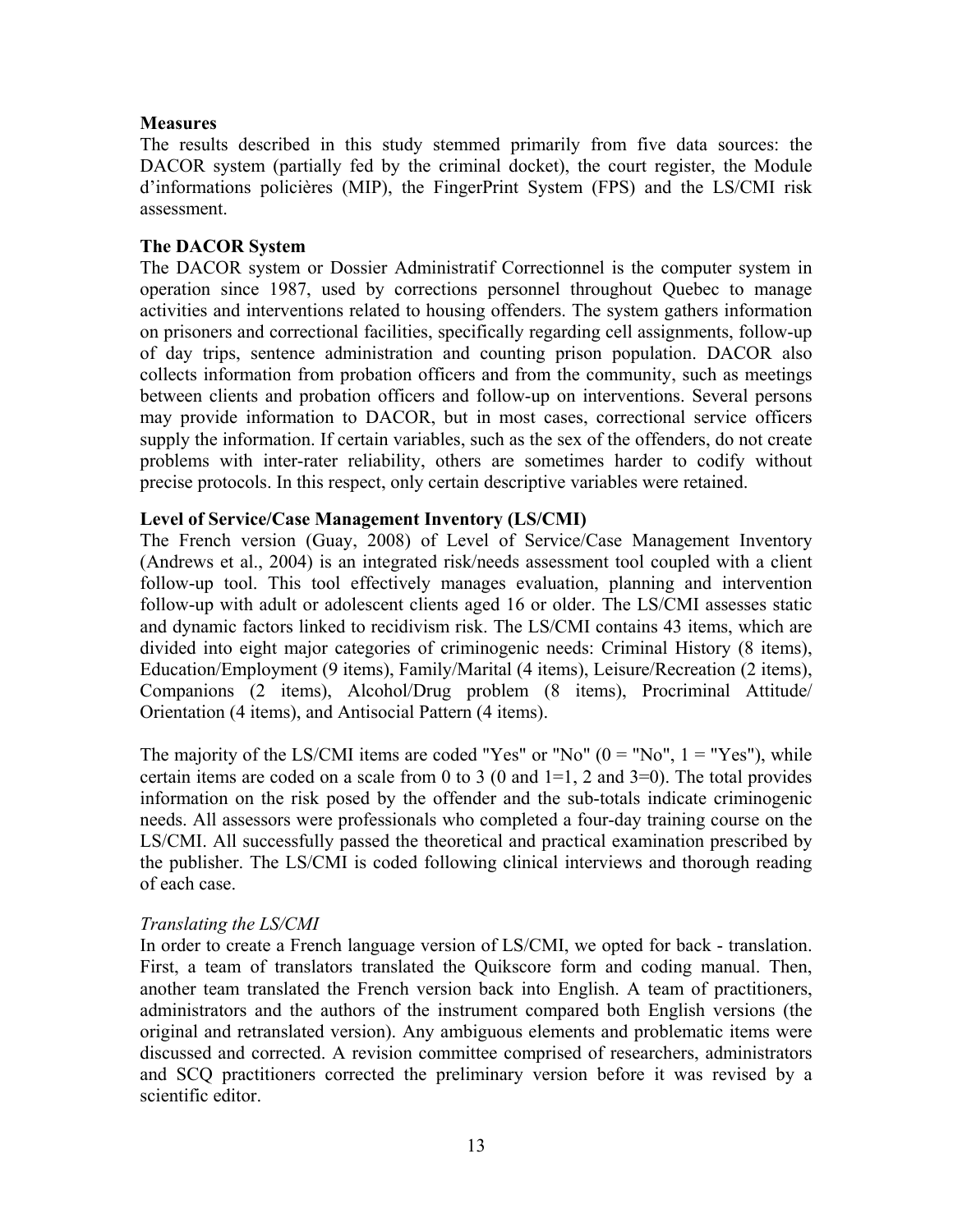#### **Arrest Data from the Module d'informations policières (MIP)**

The Module d'informations policières (MIP) contains a concise and computerized version of all offences and police interventions in the province of Quebec. These reports are included in a central file and codified according to the Uniform Crime Reporting Survey. This databank employs the standards developed by the Canadian Centre for Justice Statistics, which favours uniform data collection through the various Canadian police services. This bank was used to search all offenders' crimes throughout Quebec, between February 2007 and November 2009. Specific information was extracted for each event, including details of the event, persons involved and observations (linked to files). The offenders were paired by FPS number, name and date of birth. Within the framework of this report, only the information related to the offence is presented.

#### **Official Adult Criminal History Data from the Fingerprint system (FPS)**

The offenders' names, dates of birth and FPS numbers were forwarded to the Canadian Criminal Record Information Services (CCRIS) of the Royal Canadian Mounted Police (RCMP) to obtain their official criminal records. The "*Criminal Convictions, Conditional and Absolute Discharges and Related Information*" form (also called "Certified Criminal Record", "police record" or "CIPC register") was retrieved and sent to the Direction de la recherche des Services correctionnels du Québec of the Ministère de la Sécurité Publique and forwarded to the researcher. A criminal record, or FPS, was obtained for 137 of 172 delinquents, meaning that 79.7% had a police record. The 9815 pages (in .txt format) were formatted through an algorithm specifically developed for this purpose<sup>2</sup>.

The files were reorganized into four tables linked by a single identifier. Two of these were of greater interest within the framework: a table of personal information and a table of offences and sentences. Each offence was coded by categories from the new Statistics Canada Crime Severity Index (CSI) (2009).

### **Official Recidivism Data of the Court Register**

The data on new convictions for offenders were extracted from those of the court register of the Justice Minister. Each new conviction was classified according to the relevant information.

<sup>&</sup>lt;sup>2</sup> The algorithm was developed in collaboration with Mr. Ismaïl Khriss, from the Department of mathematics, computing and engineering) of the Université du Québec à Rimouski, and Mr. Gino Chénard of the Department of computing at Université du Québec à Montréal.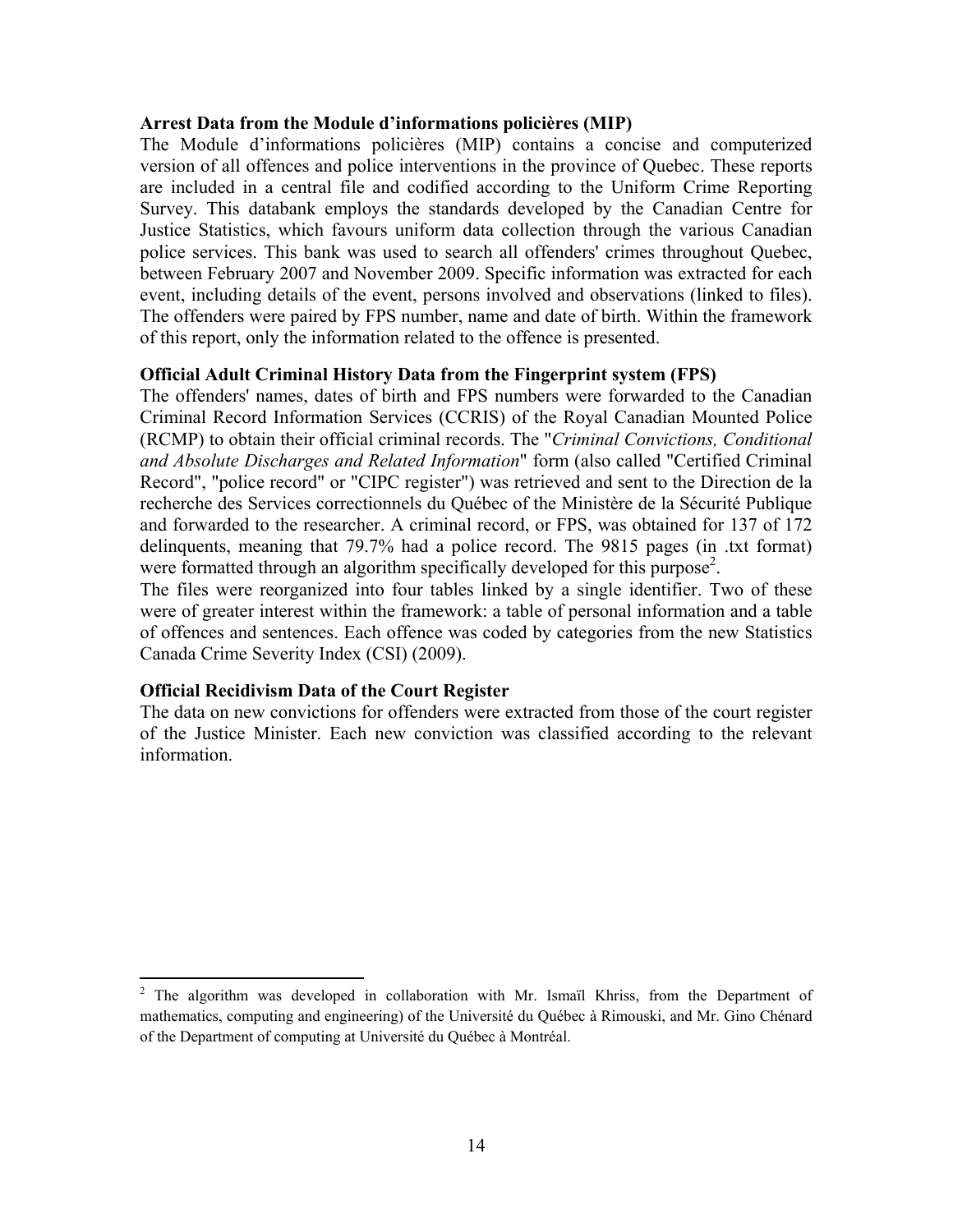### **Results**

### Analysis of Criminal Histories

Table 1 below indicates the prevalence of criminal histories for both groups of offenders, as well as the Phi coefficient, the effect size coefficient derived from the Chi square.

*Table 1. Participants and Offences by Categories and Subcategories (%)* 

|                                                                                                | Non-gang | Gang         | Phi     |  |
|------------------------------------------------------------------------------------------------|----------|--------------|---------|--|
| <b>Crimes against persons</b>                                                                  | 53.5     | 72.1         | $.19*$  |  |
| Other violations causing death                                                                 | 2.3      | 1.2          | $-.04$  |  |
| Sexual assault                                                                                 | 7.0      | 11.6         | .08     |  |
| Assault                                                                                        | 43.0     | 68.6         | $.26**$ |  |
| Violation resulting in the privation of freedom                                                | 39.5     | 60.5         | $.21**$ |  |
| <b>Property crime violations</b>                                                               | 62.8     | 68.6         | .06     |  |
| Arson                                                                                          | 1.2      | 2.3          | .04     |  |
| Breaking and entering                                                                          | 27.9     | 39.5         | .12     |  |
| Theft over 5000\$                                                                              | 15.1     | 18.6         | .05     |  |
| Theft under 5000\$                                                                             | 48.8     | 53.5         | .05     |  |
| Fraud                                                                                          | 14.0     | 15.1         | .02     |  |
| Mischief                                                                                       | 33.7     | 30.2         | $-.04$  |  |
| <b>Other Criminal Code violations</b>                                                          | 66.3     | 82.6         | $.19*$  |  |
| Prostitution                                                                                   | 1.2      | 8.1          | $.17*$  |  |
| Offensive weapons                                                                              | 22.1     | 34.9         | .14     |  |
| Other offences (Part A)                                                                        | 55.8     | 80.2         | $.26**$ |  |
| Offences against public order (Part B)                                                         | 26.7     | 25.6         | $-.01$  |  |
| Fraud                                                                                          | 36.0     | 51.2         | $.15*$  |  |
| <b>Controlled Drugs and Substances Act</b>                                                     | 36.0     | 47.7         | .12     |  |
| Possession                                                                                     | 16.3     | 29.1         | $.15*$  |  |
| Trafficking                                                                                    | 25.6     | 36.0         | .11     |  |
| Importing and exporting                                                                        | 1.2      | 0.0          | $-.08$  |  |
| Production                                                                                     | $\theta$ | $\mathbf{0}$ | .00.    |  |
| <b>Other Federal Statute</b>                                                                   | $\bf{0}$ | $\bf{0}$     | .00     |  |
| <b>Traffic related offences</b><br>$\Lambda = 0$ and $\Lambda = 0$ and $\Lambda = 0$ .<br>.001 | 14.0     | 12.8         | $-.02$  |  |

 $\frac{*p < 0.05 \cdot *p < 0.01 \cdot * *p < 0.001}{*}$ 

The analysis of the results indicate that in total, the criminal histories of gang offenders contained more crimes against persons (phi = .19,  $p < .05$ ) than other offences against the Criminal Code; they related especially to prostitution (phi = .17,  $p < .05$ ). They also tend to include more offences from Part A of the Criminal Code (phi = .26,  $p < .01$ ), histories of fraud (phi = .17,  $p < .05$  and drug possession (phi = .15,  $p < .05$ ).

The tradition of criminal career fits within a longitudinal reading of offender behaviour. We generally model the criminal career by a set of parameters, the principals being participation, frequency, duration, initiation, persistence and desistance (Blumstein & Cohen, 1987; Farrington, 2007; Piquero, Farrington, & Blumstein, 2003). The frequency parameter estimates the number of offences committed by active offenders.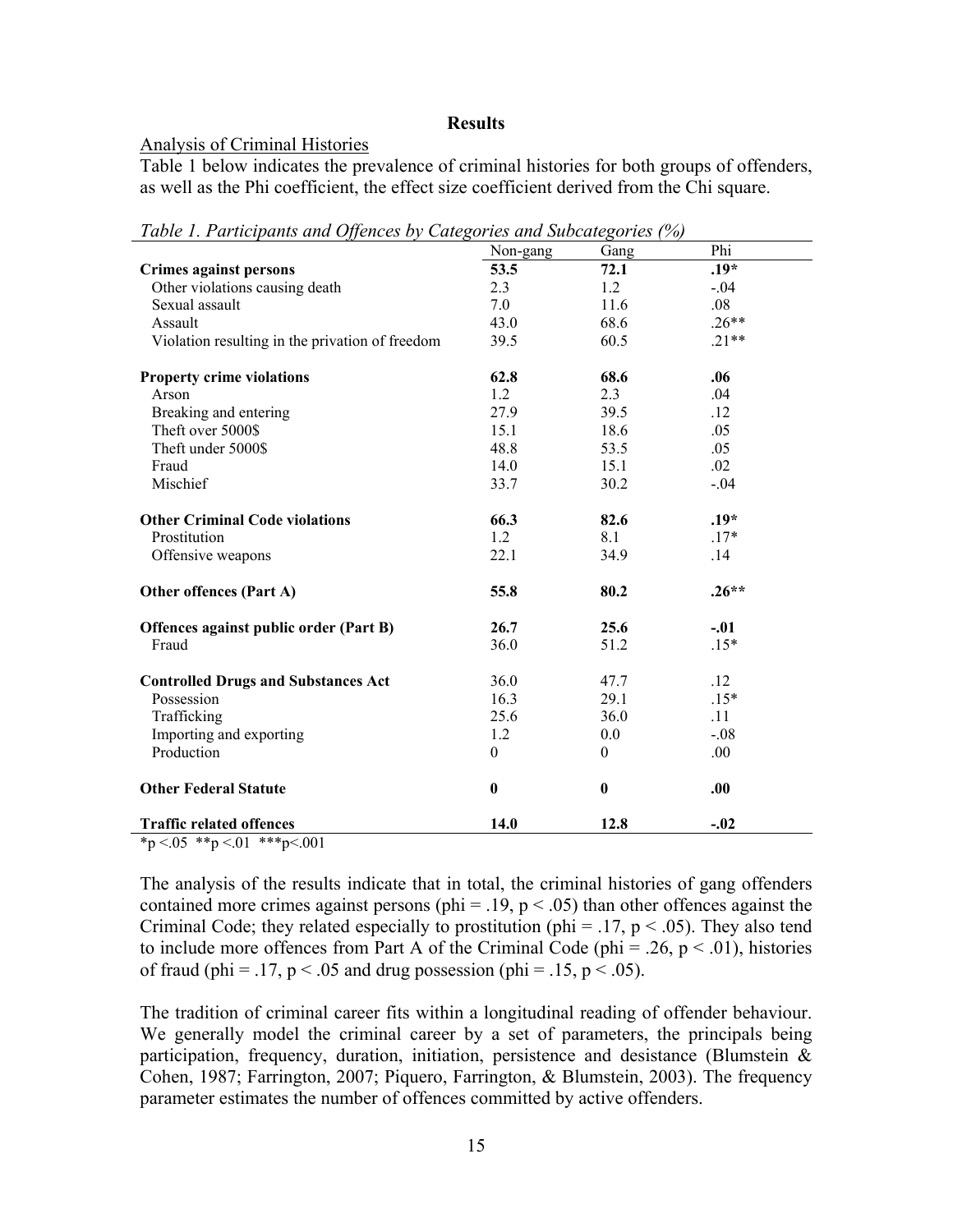Generally measured by lambda  $(\lambda)$ , it is the number of crimes committed during a given time period (usually one year; Blumstein & Cohen, 1987; Piquero et al., 2003). Variety is the overall combination of various types of offences committed by the same offender; it is an important parameter for understanding the criminal career. Seriousness is also included in criminal career parameters. Historically, researchers studied the notion of seriousness through data collected from public surveys. Participants were shown short stories (one paragraph) describing crimes and asked to rate them in terms of seriousness (Ackman, Normandeau, & Turner, 1967; Rossi & Anderson, 1982; Sellin & Wolfgang, 1964; Wolfgang, Figlio, Tracy, & Ape, 1985). Even though there were several advantages to this method, it only provided a perspective on relative seriousness. Statistics Canada recently set up a protocol for measuring seriousness of crimes based on Canadian court decisions. This measures the seriousness of offences based on sentences handed down by the courts, and is not simply based on a hypothetical scenario or label. This protocol opens a new means of studying seriousness. Table 2 below presents statistics comparing gang members and non-gang members based on the parameters of criminal career.

|                                                 | Non-gang      | Gang  |        |  |
|-------------------------------------------------|---------------|-------|--------|--|
| Age at the time of first adult sentence (years) | 19.0          | 18.2  | 1.20   |  |
| Number of previous sentences                    | 8.0           | 10.6  | 1.84   |  |
| Average number of offences per sentence         | $2.2^{\circ}$ | 2.1   | .43    |  |
| Average seriousness of offences per sentence    | 161.2         | 151.1 | .28    |  |
| Lambda of crimes against persons                | 1.75          | .79   | 1.23   |  |
| Lambda of property crimes                       | 1.92          | .62   | 1.71   |  |
| Variety (average number of crime categories)    | 5.5           | 6.7   | $2.4*$ |  |
|                                                 |               |       |        |  |

#### *Table 2. Sentencing and Crime Seriousness*

 $*_{p} < .05$   $*_{p} < .01$   $*_{p} < .001$ 

Overall, the results do not reveal significant differences between both groups of offenders in terms of age at the first adult conviction, previous number of sentences, average number of crimes per judgment, average seriousness of crimes, any more than they provide the differences in annual average number of offences (lambda). However, the results indicate that gang members present more polymorphic offence patterns, with a significantly higher average number of offence categories per sentence  $(t = 2.4, p < .05)$ 

### Data Analysis of New Arrests and New Convictions

The next section presents the descriptive results of offenders who were subject to new arrests and new convictions during the follow-up period. The mean follow-up period was 1024 days. All offenders were followed up for at least one year. Table 3 compares gang members and non-gang offenders for new arrests by type of offence.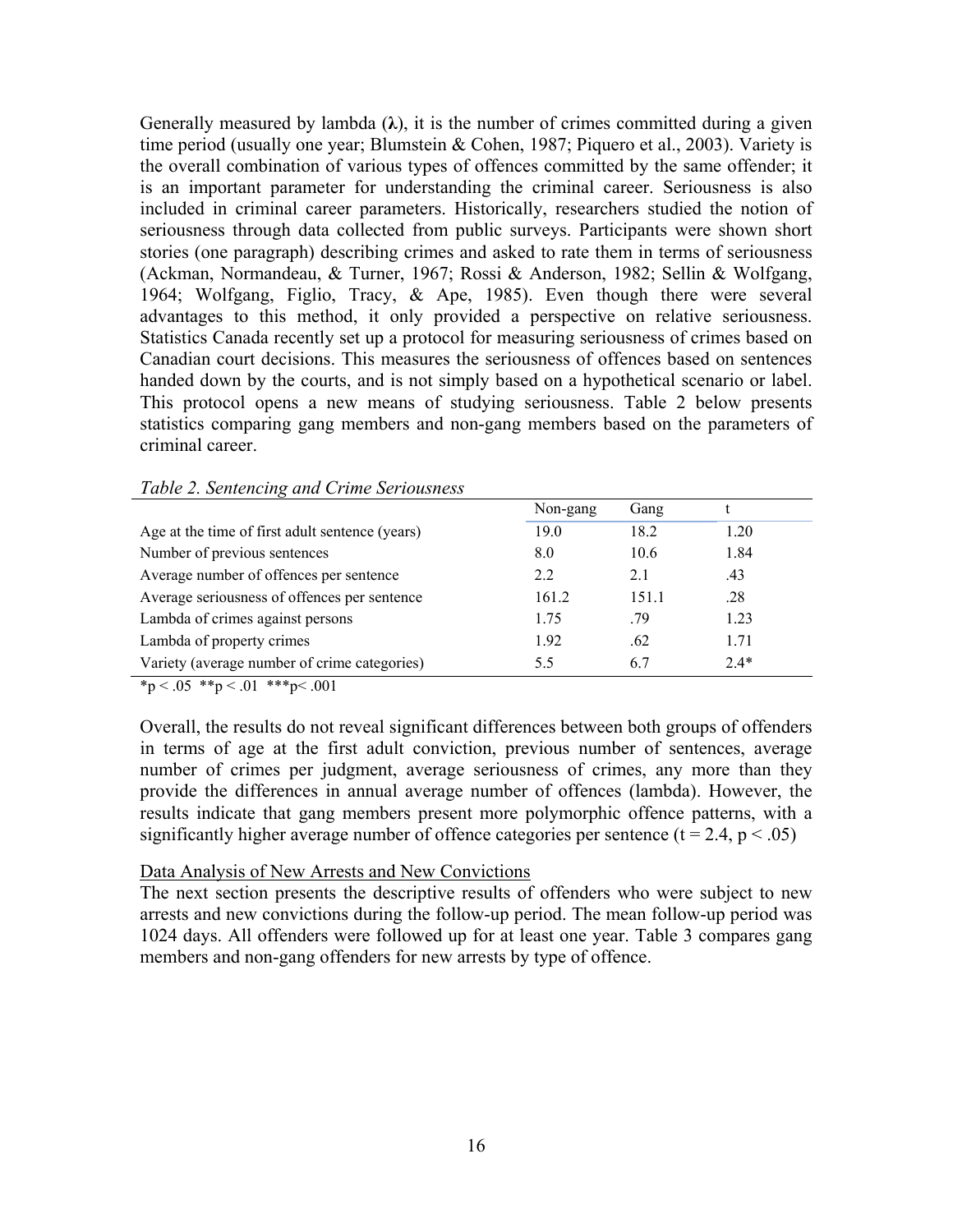|                                     | $\sim$ $\sim$ $\sim$<br>Non-gang | Gang         | Phi      |  |
|-------------------------------------|----------------------------------|--------------|----------|--|
| Crimes against persons              | $18(20.9\%)$                     | 38 (44.2%)   | $.25**$  |  |
| Property crimes                     | 23(26.7%)                        | $25(29.1\%)$ | .03      |  |
| Other Criminal Code violations.     | $26(30.2\%)$                     | 49 (57.0%)   | $27***$  |  |
| Controlled Drugs and Substances Act | $11(12.8\%)$                     | $21(24.4\%)$ | $.15*$   |  |
| Violation of federal statutes       | $0(0.0\%)$                       | $0(0.0\%)$   | .00.     |  |
| Offences related to traffic         | $7(8.1\%)$                       | $5(5.8\%)$   | $-.04$   |  |
| All offences                        | 45 (52.3%)                       | $69(80.2\%)$ | $.30***$ |  |

*Table 3. New Arrests by Category of Offence* 

 $*_{p} < 0.05$  \*\*p $< 0.01$  \*\*\*p $< 0.001$ 

As the results in Table 3 indicate, gang members were subject to arrest significantly more often than the control group. In fact, they stand out in crimes against persons (44.2% vs. 20.9%; phi = .25, p < .01), other Criminal Code violations (57.0% vs. 30.2%; phi = .27, p < .001) and arrests through the Controlled Drugs and Substances Act (24.4% vs. 12.8%; phi =  $.15$ , p <  $.001$ ).

*Table 4. New Convictions by Category of Offence* 

|                                                                                                                                               | Non-gang     | Gang         | Phi     |  |
|-----------------------------------------------------------------------------------------------------------------------------------------------|--------------|--------------|---------|--|
| Crimes against persons                                                                                                                        | $3(3.5\%)$   | $13(15.1\%)$ | $.20**$ |  |
| Property crimes                                                                                                                               | $10(11.6\%)$ | $8(9.3\%)$   | $-.03$  |  |
| Other Criminal Code violations.                                                                                                               | $5(5.8\%)$   | $8(9.3\%)$   | .07     |  |
| Controlled Drugs and Substances Act                                                                                                           | $4(4.7\%)$   | $3(3.5\%)$   | $-.03$  |  |
| Violation of federal statutes                                                                                                                 | $2(2.3\%)$   | $3(3.5\%)$   | .04     |  |
| Offences related to traffic                                                                                                                   | $2(2.3\%)$   | $1(1.2\%)$   | $-.04$  |  |
| <b>All offences</b>                                                                                                                           | $16(18.6\%)$ | 18 (20.9%)   | .03     |  |
| $\mathcal{A}$ , $\mathcal{A}$ , $\mathcal{A}$ , $\mathcal{A}$ , $\mathcal{A}$ , $\mathcal{A}$ , $\mathcal{A}$ , $\mathcal{A}$ , $\mathcal{A}$ |              |              |         |  |

 $*_{p} < .05$   $*_{p} < .01$   $*_{p} < .001$ 

The analysis of new convictions provides another piece of the picture (see Table 4). Gang members differ only in crimes against persons, receiving significantly more convictions than the control group offenders  $(15.1\% \text{ vs. } 3.5\%; \text{phi} = .20, \text{p} < .01)$ .

### Risk Analysis with LS/CMI

The following section presents the results of the risk assessment using LS/CMI, as well as their link to new arrests and new convictions. Table 5 below compares distribution of gang members and non-members for each risk category.

|  | Table 5. Offender Distribution According to LS/CMI Risk Categories |  |  |  |  |
|--|--------------------------------------------------------------------|--|--|--|--|
|--|--------------------------------------------------------------------|--|--|--|--|

| - - - - - - - - 11 - - - - - - |            |              |              |               |              |
|--------------------------------|------------|--------------|--------------|---------------|--------------|
|                                | Verv low   | $\sim$ OW    | Medium       | High          | Very high    |
| Non Gang                       | $3(3.5\%)$ | $10(11.6\%)$ | $19(22.1\%)$ | 28 (32.6%)    | $26(30.2\%)$ |
| Gang                           | $(1.2\%)$  | 4(4.7%)      | 8 (9.3%)     | 43 $(50.0\%)$ | $30(34.9\%)$ |

The comparative analysis of risk levels indicates that overall, gang members present a significantly higher level of risk (Cramer V = 26,  $p < .05$ ) than offenders in the control group. Table 6 details the average scores in the 8 subcomponents of LS/CMI along with the mean scores for the other LS/CMI sections.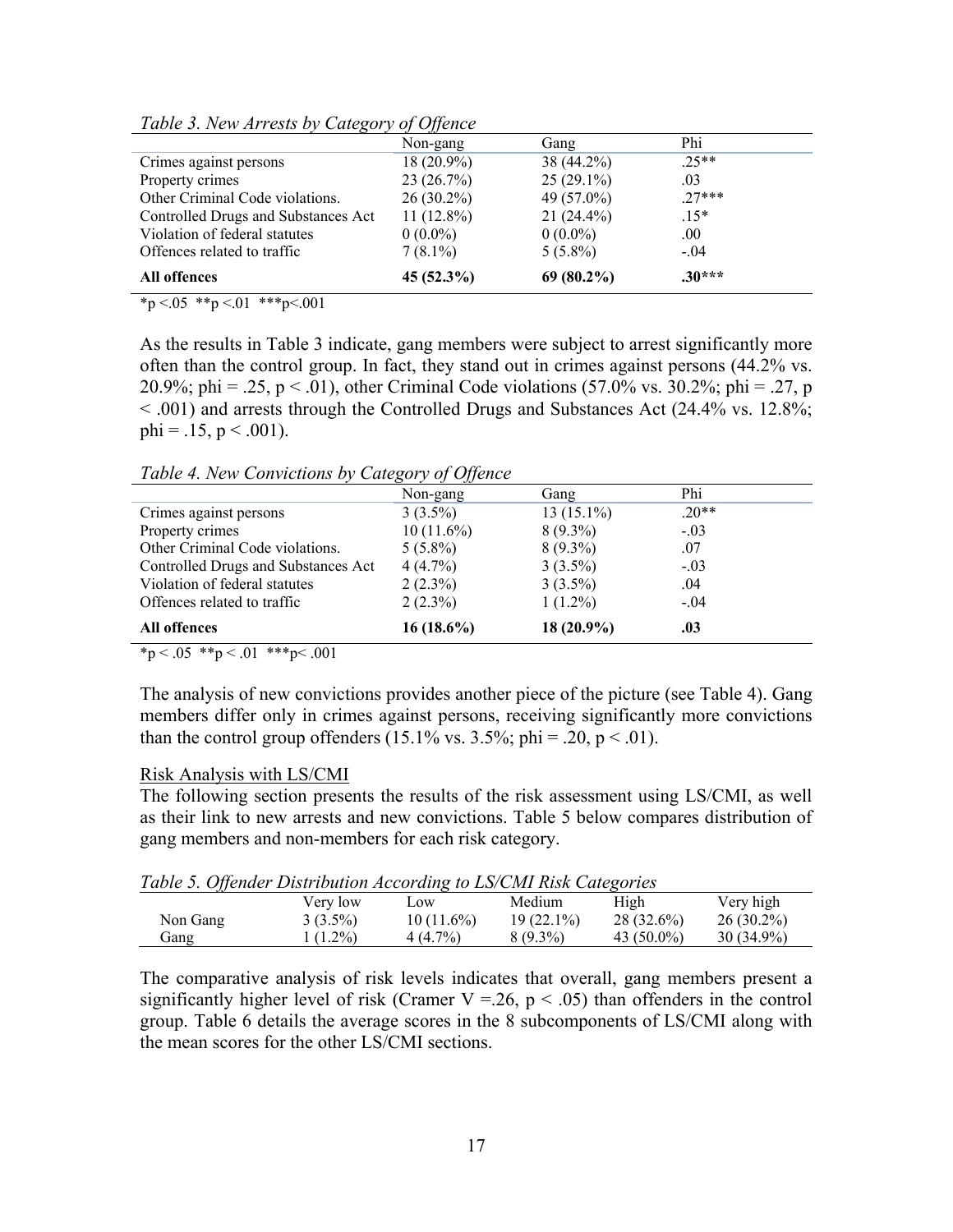|                                              | Non-gang | Gang  |           | Cohen's $D$ |
|----------------------------------------------|----------|-------|-----------|-------------|
| Criminal History                             | 5.20     | 6.08  | $2.56*$   | .39         |
| Education/Employment                         | 5.63     | 6.81  | $2.96**$  | .45         |
| Family/Marital                               | 1.47     | 1.53  | .36       | .05         |
| Leisure/Recreation                           | 1.62     | 1.78  | 1.87      | .29         |
| Companions                                   | 2.45     | 3.10  | $3.87***$ | .59         |
| Alcohol/Drug Problem                         | 2.83     | 2.53  | .79       | .12         |
| Procriminal Attitude/Orientation             | 1.43     | 2.02  | $2.87**$  | .44         |
| Antisocial Pattern                           | 1.91     | 2.42  | $3.06**$  | .39         |
| Section 1 total                              | 22.52    | 26.29 | $2.80**$  | .43         |
| Strengths                                    | $.02\,$  | .00   | 1.42      | .22         |
| Section 2 total (Specific Risk/Need Factors) | 7.14     | 10.43 | $4.01***$ | .61         |
| Section 2.1 total (Personal Problems)        | 5.44     | 7.74  | $3.59***$ | .55         |
| Section 2.2 total (History of Perpetration)  | 1.70     | 2.69  | $4.27***$ | .65         |
| Section 4 total (Other Client Issues)        | 2.20     | 1.86  | 1.19      | .18         |
| Section 5 total (Special Responsivity)       | 1.20     | 1.58  | $2.48*$   | .37         |
| $\alpha = 1$                                 |          |       |           |             |

*Table 6. Comparison of Members and Non-members to Subcomponents in Section 1, 2, 4 and 5* 

 $*_p$  < .05  $*_p$  < .01  $**_p$  < .001

The results of Table 6 show that gang members score significantly higher on Criminal History, Education/Employment, Companions, Procriminal attitude/orientation and Antisocial Pattern subcomponents. Gang members also scored significantly higher on Section 1 overall. The Effect Size, measured by Cohen's D, indicates that the greatest differences between the two groups were in Education/Employment  $(d = .45)$ , Procriminal Attitude/Orientation ( $d = .44$ ) and Companions ( $d = .59$ ). Both groups were also compared with the totals of Sections 2, 4 and 5, with sizeable differences for Section 2 and Section 5. Gang members were identified as having problems with Racist/Sexist behaviour, Socializing with Peers outside of their age group, Inappropriate sexual activity, Poor social skills, Intimidating/controlling behaviours and Weapon use. Detailed comparisons appear in the Appendix. For Section 4 (Other Client Issues), the total score did not differ between both groups. However, gang members differed from non-gang members by exhibiting fewer depressive behaviours or low self-esteem, but more parenting issues. Finally, in Section 5, Special Responsivity Considerations, gang members showed higher than average scores compared to non-members, mainly due to higher prevalence of ethnicity issues. Detailed comparisons are in the Appendix.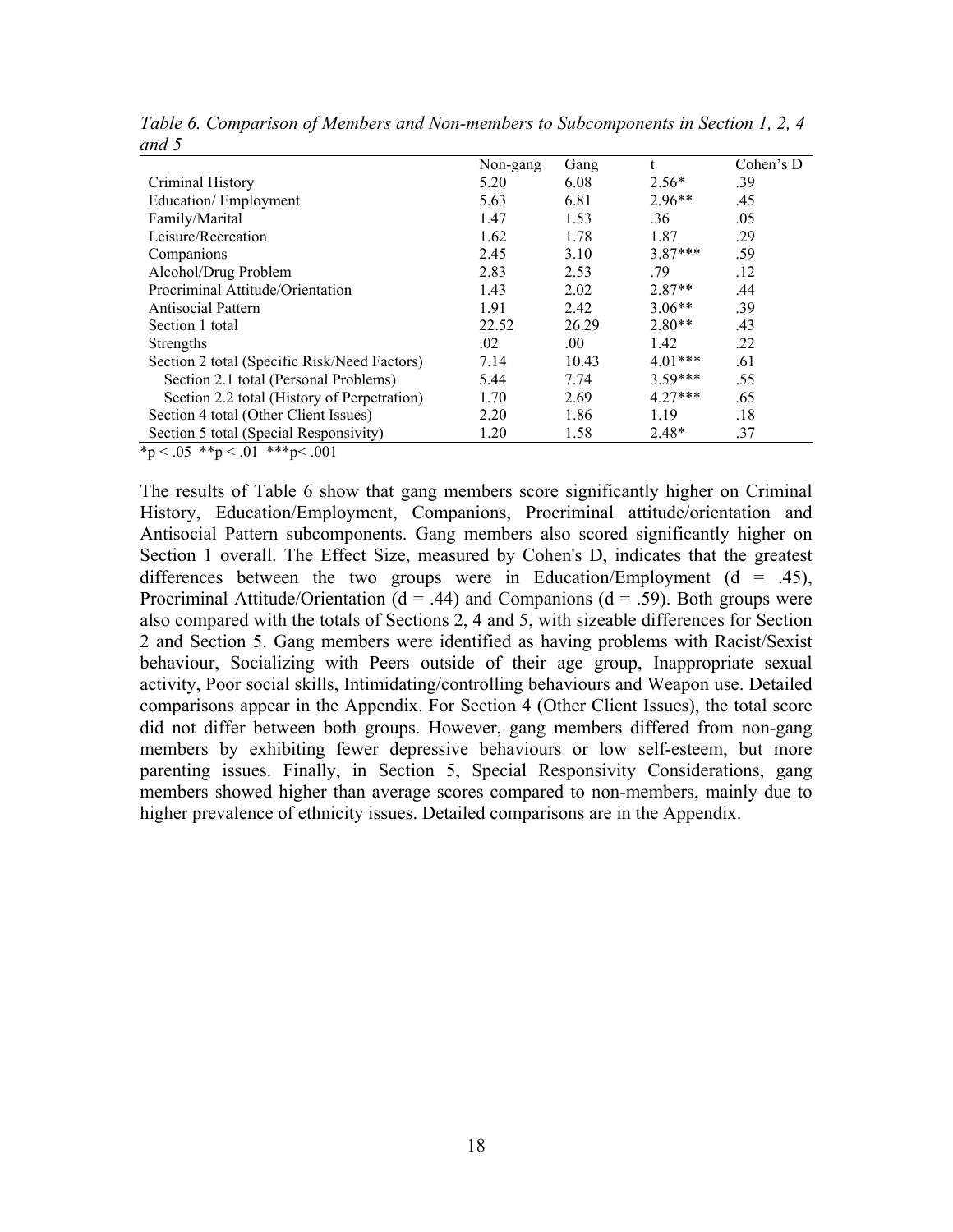

*Figure 1. Comparison of Recidivism Rates According to Risk of Members and Non-members* 

Figure 1 shows recidivism rates for members and non-members for each risk category. Overall, both groups displayed comparable trends. In cases of very low and low risk, none of the offenders had re-offended at the end of the follow-up period. For gang members, the new conviction rate reached 40% for the high-risk category.

In order to determine the effectiveness of the LS/CMI in predicting recidivism for gang members, we conducted a series of ROC curve analyses. The ROC curve is a statistical technique that estimates the efficiency at predicting the occurrence of an event. It has several advantages over other techniques, such as the biserial correlation. It is not influenced by lower base rates (recidivism is, overall, relatively rare and certain statistics lose efficiency when the event predicted is rare), which is generally the case when trying to predict recidivism (Barbaree, Langton, & Peacock, 2006; Harris, Rice, Quinsey Lalumière, Boe, & Lang, 2003). Furthermore, it is considered the method of choice for estimating the accuracy of a prediction or a diagnosis in forensic psychology or in psychiatry (Mossman, 1994; Rice & Harris, 2005; Swets, Dawes, & Monahan, 2000). The ROC curve analysis generates an area under the curve (AUC) coefficient, which quantifies the quality of the prediction. A coefficient AUC of 0.50 shows an equivalent prediction at random, while an AUC of 1.0 amounts to a perfect prediction- in other words, all recidivists were identified correctly, in the same way as the non-recidivists. The results of the ROC curve analysis for new arrests and new convictions are illustrated in Tables 7 and 8, respectively.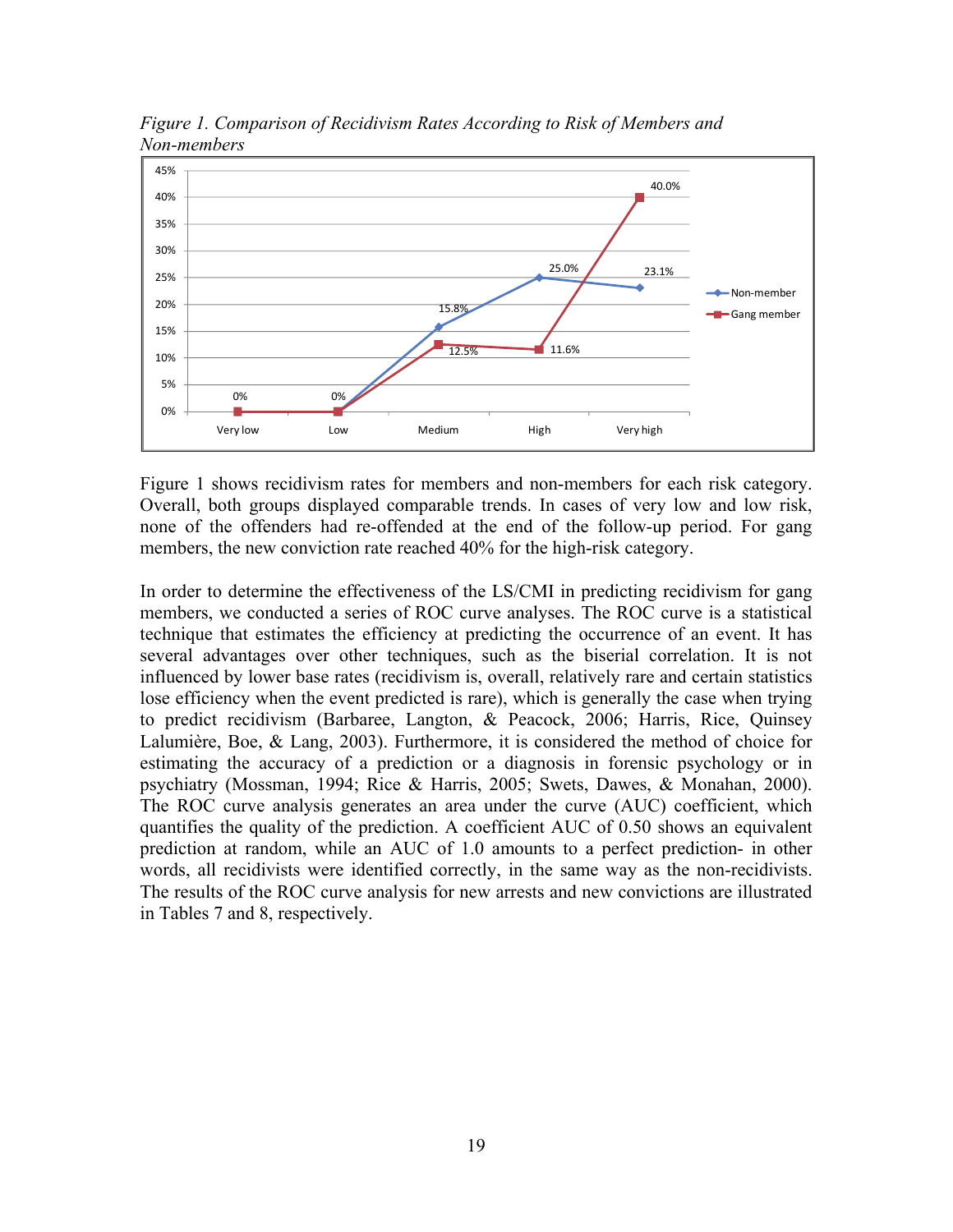| Non-<br>Gang<br>Entire<br>Non-<br>Gang<br>sample<br>gang<br>gang | Entire<br>sample |
|------------------------------------------------------------------|------------------|
| $.666***$<br>$.648*$<br>.652<br>.496<br>.575                     | .562             |
| $.640*$<br>$.650**$<br>.583<br>.574<br>.585                      | $.608*$          |
| $.659*$<br>$.632**$<br>.632*<br>.540<br>.570                     | .558             |
| $.634*$<br>.614<br>$.635**$<br>.535<br>.540                      | .553             |
| $.704***$<br>$.721***$<br>.666*<br>.583<br>.563                  | $.605*$          |
| $.760***$<br>$.645*$<br>$.661***$<br>.572<br>.566                | .557             |
| $.623**$<br>.592<br>.600<br>.423<br>.553                         | .526             |
| $.698**$<br>$.697***$<br>.628<br>.524<br>.570                    | .574             |
| .728***<br>$.706**$<br>$.733**$<br>.561<br>.611                  | $.607*$          |
| $.692**$<br>$.743**$<br>$.722***$<br>.554<br>.609                | $.603*$          |
| .522<br>.500<br>.509<br>.520<br>.500                             | .505             |
| $.659***$<br>.646*<br>.583<br>.574<br>.609                       | $.633**$         |
| $.655***$<br>.656*<br>.554<br>.583<br>.573                       | $.612*$          |
| .568<br>.589<br>$.621*$<br>.530<br>.596                          | $.607*$          |
| .564<br>.617<br>.567<br>.544<br>.586                             | .551             |
| .597*<br>.453<br>.576<br>.552<br>.567                            | .545             |
|                                                                  |                  |

*Table 7. Value of the Area Under the ROC Curve (AUC) Coefficients for Sub-Sections of the LS/CMI and the Total in Relation to New Arrests* 

 $~^{\circ}$ p < .05  $~^{\circ}$ \* $\frac{p}{5}$  < .01  $~^{\circ}$ \*\* $p$ < .001

The results of table 7 above indicate that the total of Section 1 of LS/CMI can predict new arrests both for members (AUC .733, p < .001) and for non-members (AUC .706,  $p < .01$ ). The quality of the prediction is lower when predicting new arrests for violent crimes, as shown by a lower AUC coefficient. For gang members, Alcohol/drug problems are the subcomponent most strongly linked to new arrests; for non-members, it is Companions. The prediction of new convictions was relatively similar to those found for new arrests (Table 8).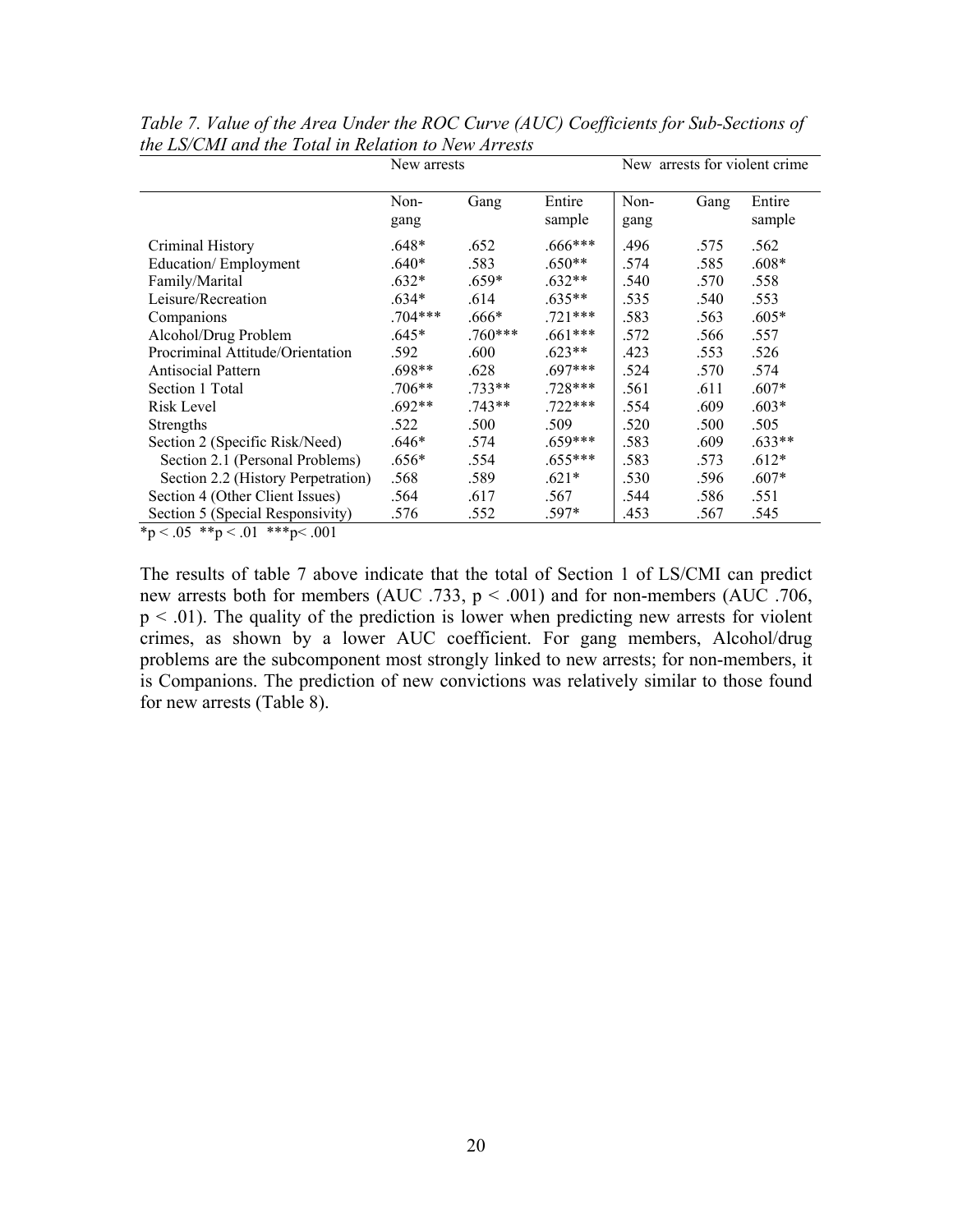|                                                                     | New conviction |          |           | New conviction for a violent |         |         |
|---------------------------------------------------------------------|----------------|----------|-----------|------------------------------|---------|---------|
|                                                                     |                |          |           | crime                        |         |         |
|                                                                     | Non-           |          | Entire    | Non-                         |         | Entire  |
|                                                                     | gang           | Gang     | sample    | gang                         | Gang    | sample  |
| Criminal History                                                    | $.679*$        | .529     | $.611*$   | .496                         | .531    | .564    |
| Education/Employment                                                | .621           | .658*    | $.645**$  | .618                         | .658    | $.682*$ |
| Family/Marital                                                      | .584           | .620     | .602      | .466                         | .556    | .539    |
| Leisure/Recreation                                                  | .621           | .543     | .583      | .663                         | .516    | .570    |
| Companions                                                          | .608           | .588     | .604      | $.886*$                      | .553    | .669*   |
| Alcohol/Drug Problem                                                | $.700*$        | .725**   | $.713***$ | .502                         | .742    | .682*   |
| Procriminal Attitude/Orientation                                    | .648           | .523     | .578      | .657                         | .497    | .555    |
| Antisocial Pattern                                                  | .620           | .619     | $.613*$   | .697                         | .556    | .619    |
| Section 1 Total                                                     | .680*          | $.717**$ | .688***   | .612                         | .687*   | $.681*$ |
| Risk Level                                                          | .625           | $.712**$ | $.662**$  | .550                         | $.703*$ | $.680*$ |
| <b>Strengths</b>                                                    | .486           | .500     | .493      | .488                         | .500    | .494    |
| Section 2 (Specific Risk/Need)                                      | .612           | .546     | .593      | .849*                        | .542    | $.662*$ |
| Section 2.1 (Personal Problems)                                     | .618           | .604     | $.622*$   | $.853*$                      | .625    | .709**  |
| Section 2.2 (History Perpetration)                                  | .575           | .514     | .549      | .749                         | .471    | .588    |
| Section 4 (Other Client Issues)                                     | .590           | .678*    | $.633*$   | .568                         | .620    | .593    |
| Section 5 (Special Responsivity)<br>$\sim$ 0.1 deducts $\sim$ 0.0.1 | .647           | .522     | .571      | .556                         | .472    | .508    |

*Table 8. Value of Area Under ROC Curve Coefficients (AUC) for Sub-Sections of the LS/CMI and the Total Related to New Convictions* 

 $*_p$  <.05  $*_p$  <.01  $**_p$  <.001

We then used survival analysis to study the length of interval before the new offence. Survival analysis (Kleinbaum, 1996; Lee, 1992) is a family of techniques for modeling event data (Kaplan & Meier, 1958). Unlike other statistical techniques, survival analysis is able to model censored data, which refers to survival data missing for certain subjects, either because they did not re-offend or because the follow-up period was too short. In their case, the survival duration is consequently unknown. We wanted to know if survival curves differed with gang membership; or, in other words, if the interval before repeat offence was the same for members and non-members and if both groups had identical cumulative curves. Within the current research, we compared recidivism rates using Kaplan-Meier nonparametric estimates of the survival functions (Kaplan & Meier, 1958). Tests for differences between survival functions are reported as  $\chi^2$  values based on the Log Rank, or Mantel-Cox (Mantel, 1966) statistic. Kaplan-Meier survival functions for arrests and arrests for a violent crime are displayed in Figure 2.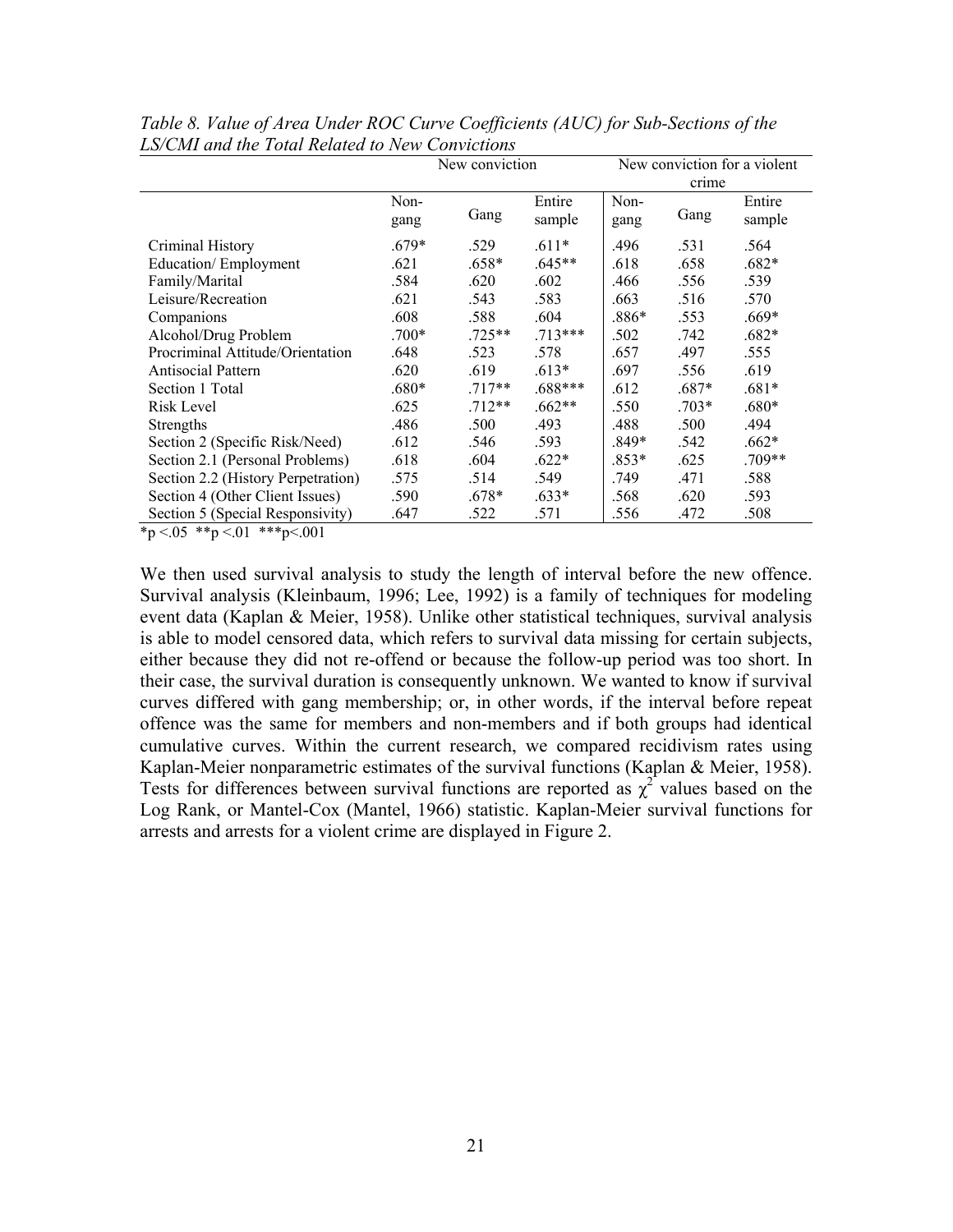

*Figure 2. Comparison of Survival Curves for Members and Non-Members for New Arrests and New Convictions*

The mean number of days before any new arrest for was 174.8 (median = 122.5) and 236.4 (median= 195.5) for a new arrest for violent crime while the mean number of days before any new convicted crime was  $349.1$  (median = 271) and  $302.5$  (median = 202.5) for a new conviction for violent crime. Significant differences were found between gang member and non-gang member groups regarding re-arrest  $\chi^2$  (1, n = 172) = 19.1,  $p < .001$ , and re-arrest for violent offences  $\chi^2(1, n = 172) = 11.8$ ,  $p < .001$ .

The Cox proportional hazard model was used to further analyze differences in recidivism risks for gang and non-gang members with constant age and risk level. Table 9 shows that gang membership is a significant predictor of recidivism ( $B = .83$ ,  $p < .001$ ), even when risk level and age were entered in model 2 (B = .79,  $p < .001$ ).

The results were similar regarding new arrests for violent offences. In other words, gang members were arrested more for violent offences than were offenders in the control group (B = .90, p < .01).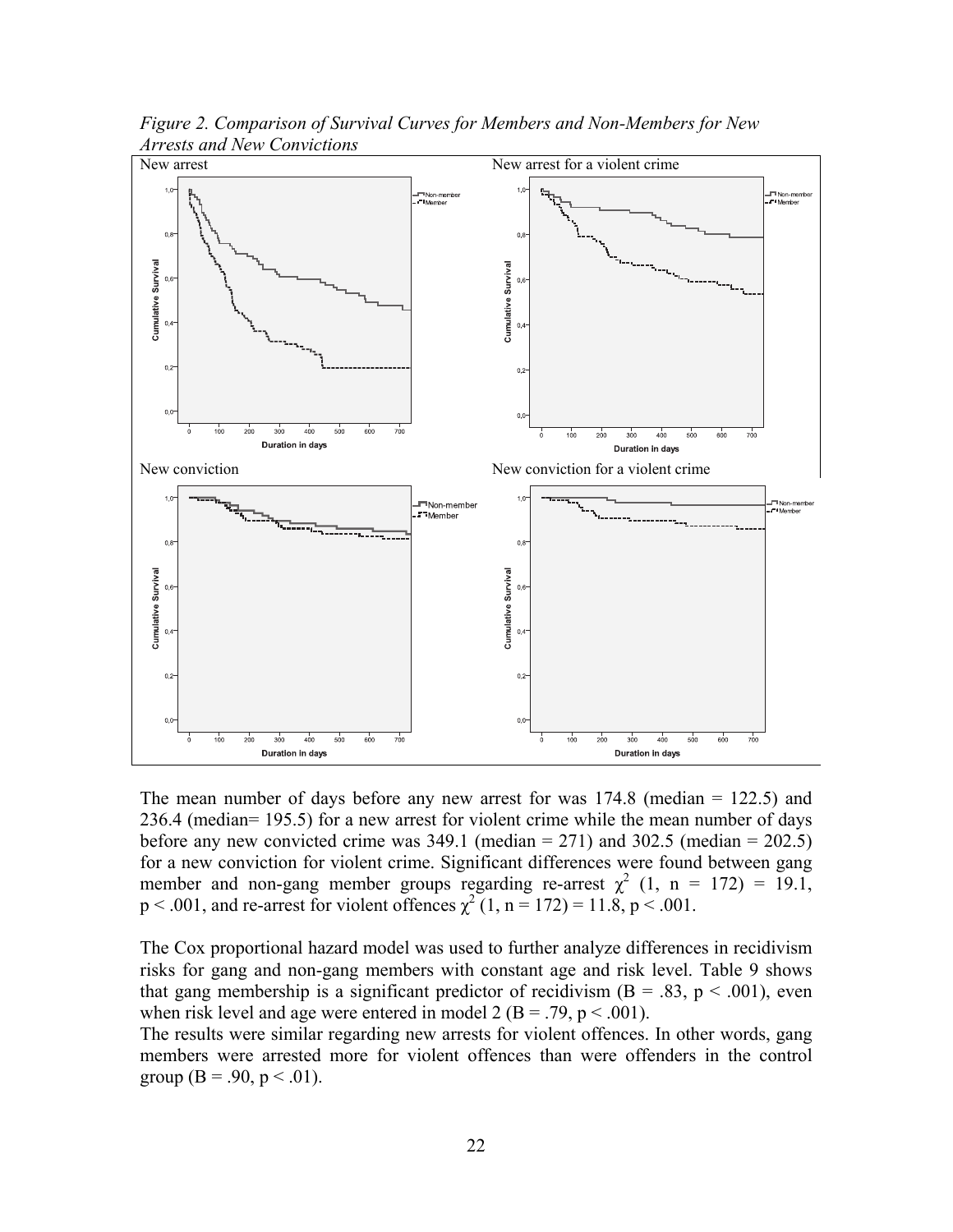|                                                         | New arrest              |           |                                  |                               | New arrest for a violent offence |          |                                      |                                         |  |
|---------------------------------------------------------|-------------------------|-----------|----------------------------------|-------------------------------|----------------------------------|----------|--------------------------------------|-----------------------------------------|--|
|                                                         | Model 1                 |           | Model 2                          |                               | Model 1                          |          | Model 2                              |                                         |  |
|                                                         | B                       | Exp(B)    | B                                | Exp(B)                        | B                                | Exp(B)   | B                                    | Exp(B)                                  |  |
| Gang $(0-1)$<br>Age at evaluation<br>Risk level $(1-5)$ | .83(.19)                | $2.28***$ | .79(0.20)<br>$-.02(.02)$<br>.568 | $2.21***$<br>.98<br>$1.77***$ | .95(.29)                         | $2.59**$ | .90(.29)<br>$-.06(.03)$<br>.29(0.16) | $2.46**$<br>$.94*$<br>1.34 <sup>†</sup> |  |
| -2 log likelihood                                       | 1050.760<br>$19.061***$ |           | 1019.127<br>45.029***            |                               | 540.416<br>$11.820***$           |          | 529.895<br>20.957**                  |                                         |  |

*Table 9. Cox Proportional Hazard Model for Gang Membership and New Arrest Risk (n=172)* 

 $\uparrow p$  < .10 \* p < .05 \* \* p < .01 \* \* \* p < .001

The results regarding the Cox proportional hazard model for new convictions indicate the absence of predictive effect for new convictions overall  $(B = .001, p > .05)$  but a significant predictive effect for new convictions for violent offences ( $B = 1.31$ ,  $p < .05$ ).

*Table 10. Cox Proportional Hazard Model for Gang Membership and New Conviction Risk (n=172)* 

|                                                         | New conviction  |        |                                          |                         | New conviction for a violent offence |         |                                   |                           |  |
|---------------------------------------------------------|-----------------|--------|------------------------------------------|-------------------------|--------------------------------------|---------|-----------------------------------|---------------------------|--|
|                                                         | Model 1         |        | Model 2                                  |                         | Model 1                              |         | Model 2                           |                           |  |
|                                                         | В               | Exp(B) | В                                        | Exp(B)                  | B                                    | Exp(B)  | B                                 | Exp(B)                    |  |
| Gang $(0-1)$<br>Age at evaluation<br>Risk level $(1-5)$ | $-17(.34)$      | .85    | $-.001(.35)$<br>$-.03(.03)$<br>.70(2.38) | .99<br>.98<br>$2.02***$ | 1.45(.65)                            | $4.26*$ | 1.31(.64)<br>$-0.06(0.05)$<br>.86 | $3.69*$<br>.95<br>$2.36*$ |  |
| -2 log likelihood                                       | 330.897<br>.232 |        | 318.569<br>$10.694*$                     |                         | 146.740<br>5.974*                    |         | 139.520<br>11.529**               |                           |  |
| *p < .05 **p < .01                                      | ***p<.001       |        |                                          |                         |                                      |         |                                   |                           |  |

Overall data analysis for recidivism using Cox proportional hazard model shows that at equal risk, gang members are more likely to be re-arrested for general and for violent offences. Moreover, at equal risk, the gang members are considerably more likely to be convicted for violent offences than for general offences.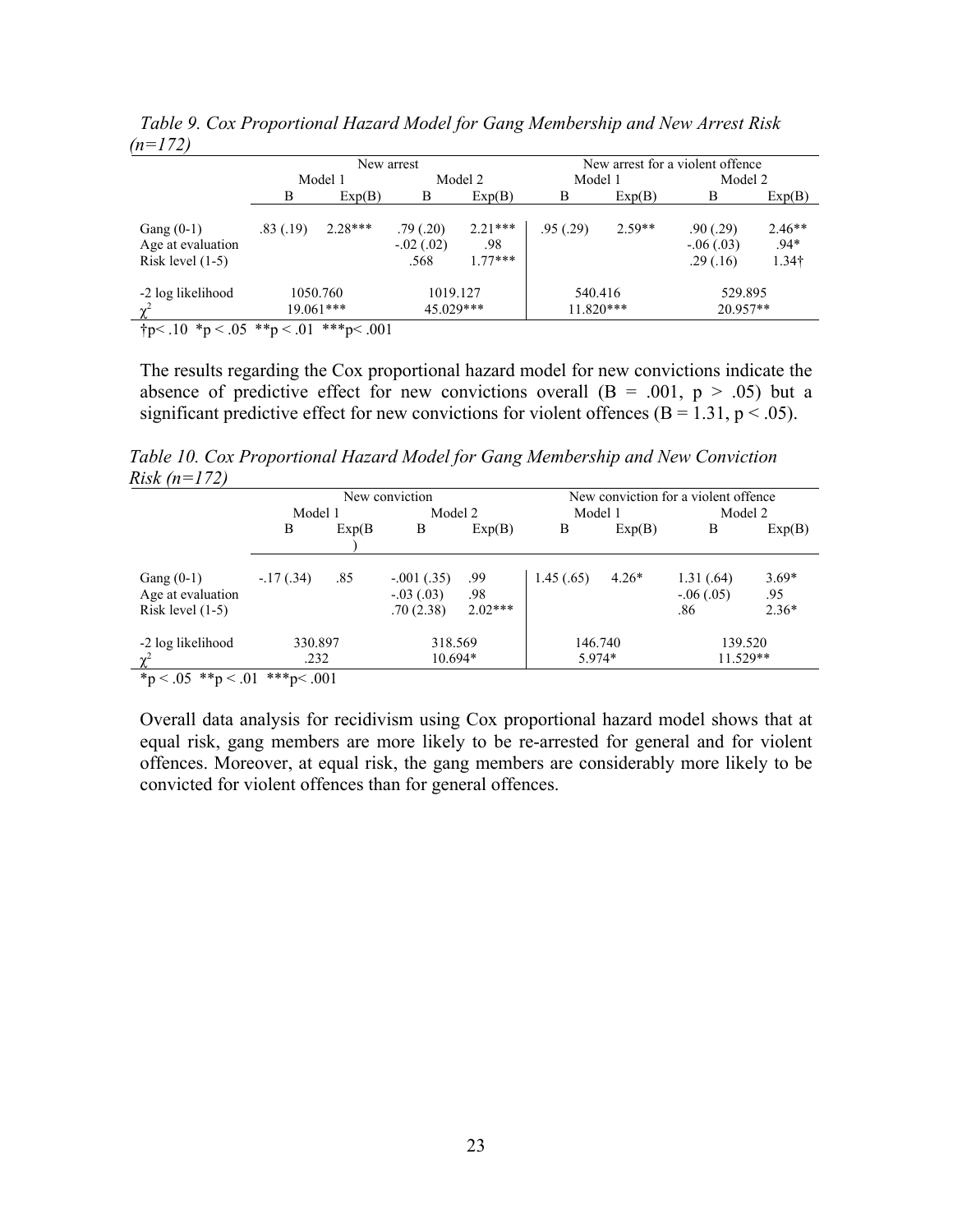#### **Discussion**

The two objectives of this study was to identify specific criminogenic needs profiles of gang members compared to non-gang offenders and to the ability of the LS/CMI to predict recidivism with street gang members. The data revealed noticeable differences between gang members and their non-gang counterparts. In the gang members' criminal histories, crimes against persons figured most prominently. As seen in Huff (1998), gang members are more likely than other offenders from similar environments to commit crimes such as prostitution and drug-related offences and they showed histories of other criminal code infractions. Such results concur with previous observations: that gang members commit more crimes (Thornberry et al., 2003; Gordon et al., 2004) and are responsible for more violent crimes (Battin-Pearson, Thornberry, Hawkins, & Krohn, 1998; Fagan, 1989; Huff, 1998; Klein, 1995; Spergel & Curry, 1993; Taylor, 1990; Vigil, 1988), with criminal careers distinguished by polymorphic and violent crime. When gang members are followed up after release, the inclination toward violent offences surfaced in new arrests and convictions.

As measured by the LS/CMI, gang members present a problematic level of risk. Aside from Family/Marital and Alcohol/Drug Problems, gang members scored significantly higher on all subcomponents. Gang members scored higher in sections 2 (Specific Risk/Need Risk/Needs Factors) and 5 (Special Responsivity Considerations) of the assessment tool. Gang members thus have greater needs in terms of intervention. Cognitive-behavioural programs that follow the risk need, and responsivity (RNR) principles are necessary for risk reduction (Andrews & Bonta, 2010). In this respect, application of the RNR principles when applied to gang members may reduce recidivism by up to 20 % as well as reducing the seriousness of the second offence and the incidence of major institutional misconduct (Di Placido, Simon, Witte, Gu, & Wong, 2006).

On the other hand, the present study concluded that the LS/CMI is useful in predicting recidivism for gang members, as measured by new arrests or new convictions. The LS/CMI was able to predict new arrests and convictions for new offences and predict new convictions for violent offences. The survival curve analysis indicated that gang members are arrested more quickly than are non-gang members for both general and for violent offences and that they are convicted more rapidly for violent offences. Multivariate analyses with the Cox proportional hazard model suggests that, at equal risk, gang offenders are not only arrested more frequently for general crimes but also for violent crimes. The same applies to new convictions for violent crimes; with equal age and risk factors, gang members are more likely to face new convictions than are nonmembers.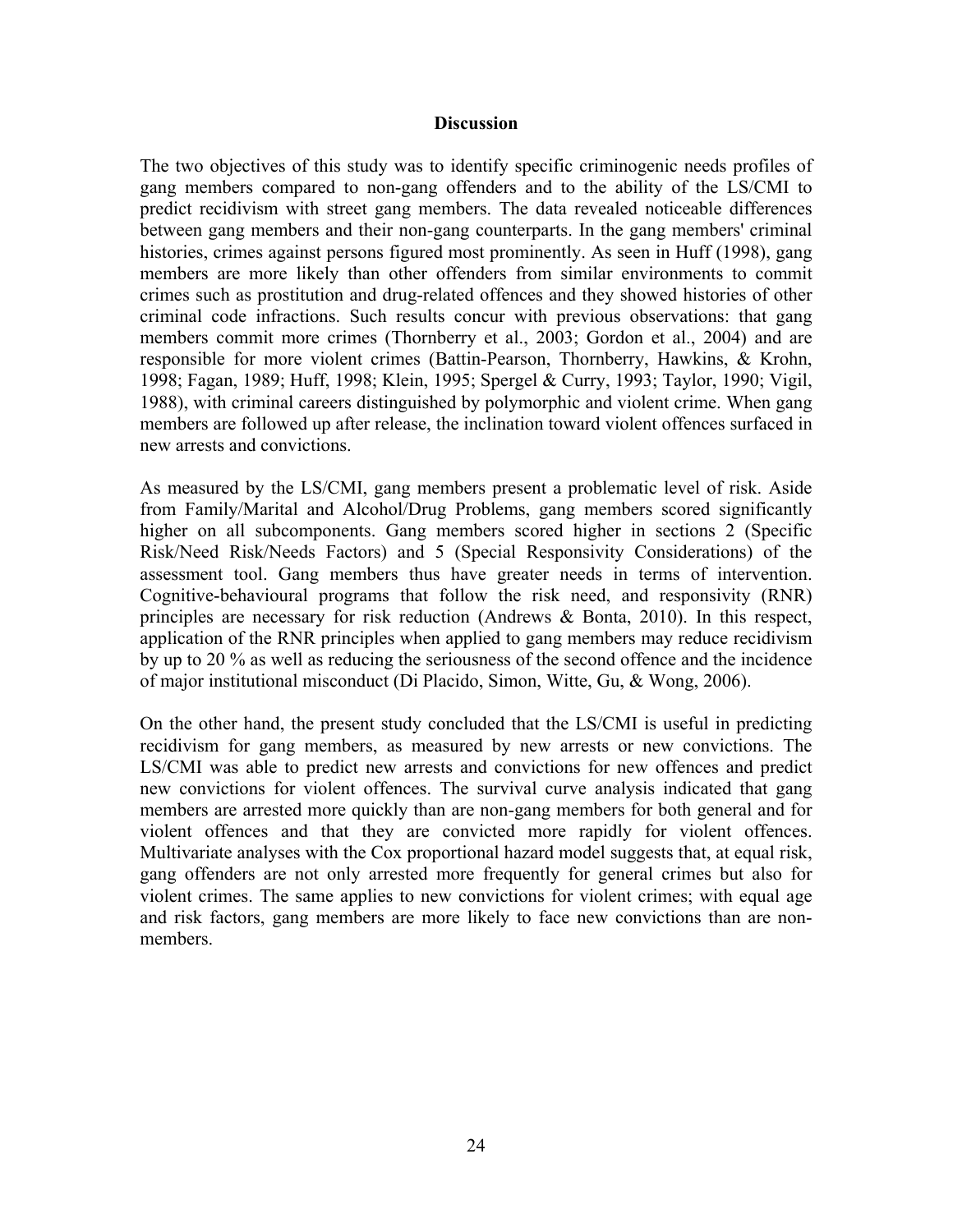#### **Study Limitations**

The current research has a number of limitations. The first is the composition of the sample, influenced by two distinct potential selection biases: one related to sampling and the other to the judicial process. The sampling bias refers to selecting a sample of offenders at a higher risk (i.e., those serving a sentence of more than 6 months) and most likely to reoffend, which is not representative of all offenders in the Quebec correctional system. This selection effect may also influence the coefficients. With selection effect, it is particularly difficult to observe strong relations between variables. If all offenders are higher risk, lack of variance makes it difficult to observe a statistical relationship between risk and recidivism. We faced this difficulty. Nevertheless, the quality of the prediction was highly comparable to observations in jurisdictions with a greater result variance.

A second selection effect can be traced to sentencing patterns. The data analysis suggests a very young clientele. Older offenders with richer criminal histories were rejected from the sample. In Canada, offenders with broader criminal histories usually serve federal sentences. Active and persistent offenders in the current sample are those who maintain lower seriousness levels and thus avoid federal sentences. This type of filtering would encourage detailed reading of results regarding generalizability.

#### **Future Directions**

#### **Gang Membership as Specific Risk Factor**

The results of this study indicate that, at equal risk and even when imperfectly measured, gang membership creates a unique variance. In other words, by knowing membership we can, to a certain degree, explain crime beyond the generic risk factors measured with the LS/CMI. Currently there are few works capable of explaining this added value. Recently, Guay and his colleagues (Guay & Fredette, 2010; Guay & Gaumont-Casias, 2009) provided a multidimensional model of gang membership. In this model, the authors suggest replacing the dichotomous membership measure with a measure based on four axes. This would pass beyond a simple yes/no member identification to a targeted study of criminalized groups with specific parameters. These 4 axes would provide a better understanding of the effects of gang membership on crime. The model includes two axes that measure generic components (Criminal histories and psychopathic tendencies) and two specific axes (adherence to the culture and values of criminal group; location within criminal networks). A more detailed study of these two families of specific factors may provide a better understanding of crimes committed by criminal gang members and ultimately, may identify specific criminogenic needs of offenders involved in criminal networks.

#### *Adherence to group values and standards*

Supporting gang culture and values are dimensions most often cited when defining a gang and determining an offender's membership (Klein, 2005; Bray & Egley, 1999, Esbensen & Huizinga, 1993; Rosenfeld & Spergel, 1990). In literature describing the cultural appearance of gang values, the main indicators are existence of a specific group name, nicknames given to members, clothing and other attributes related to gangster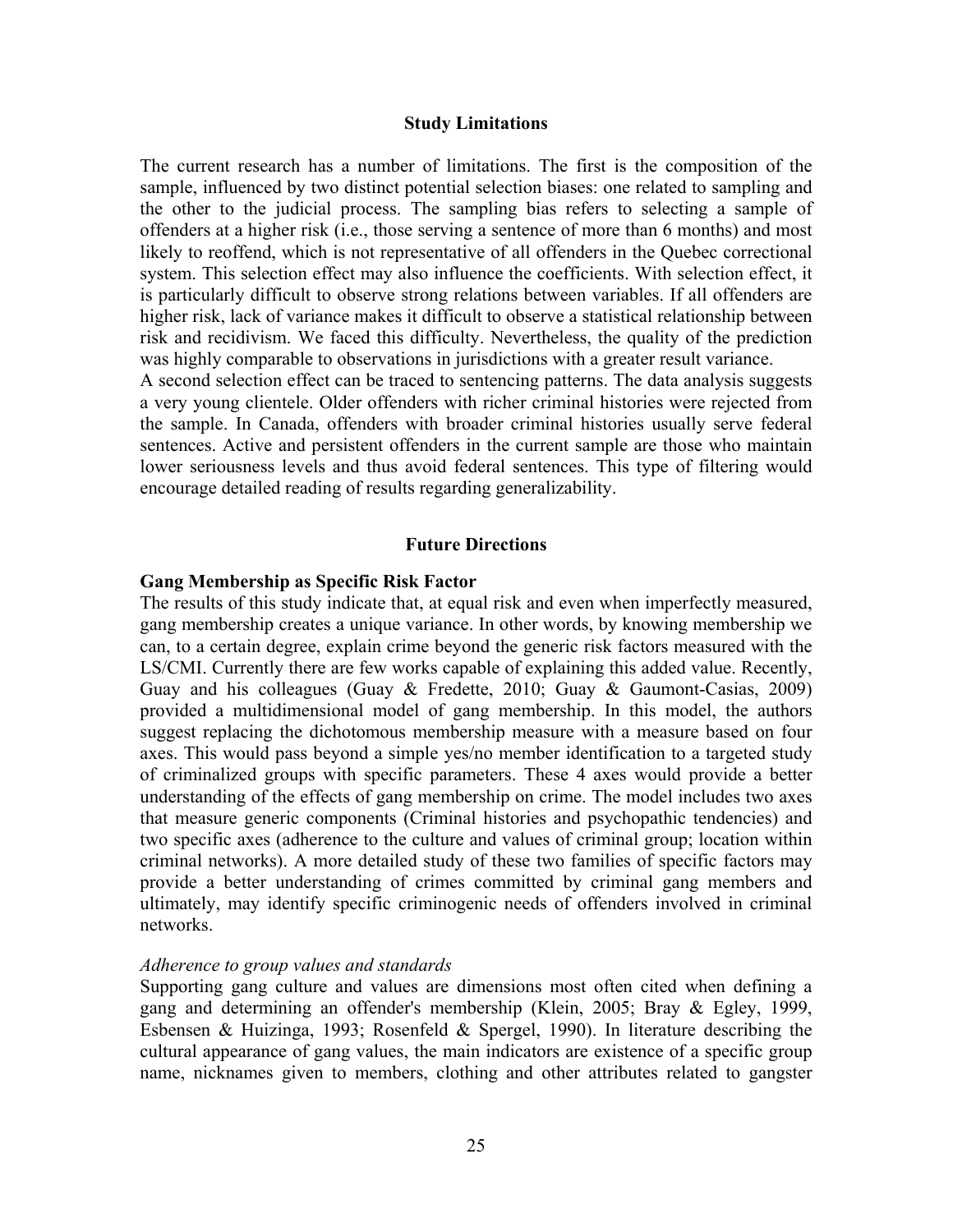culture, wearing specific colours, tattoos, specific graffiti and displaying status and prestige by conspicuous ownership of luxury items and jewellery.

There are also specific values underlying the gang culture. For some (Totten, 2000; Dorais, 2006; Fleury, 2008), it is essentially a subculture of domination with institutionalized or legitimized violence. Violence is the standard for initiation rituals and is part of an honour code, where aggression is the acceptable response to anyone questioning the image or status of a member or the gang's reputation. Violent behaviours are part of a reward and punishment system, which ensures that members who respect the gang's standards are admired and respected by other members. Those who do not comply become objects of derision and are eventually expelled from the group. For gang members, being virile or masculine, or what they perceive as the masculine ideal, means respect through fear and intimidation, demonstrating insensitivity, using physical violence at will and without restraint, as well as dominating women and being sexually active with several sexual partners. Efforts to better study adherence to group standards and values may provide better understanding of the effect of gangs on crime and provide more accurate recidivism predictions for gang members.

#### *Position within group structure and criminal network*

One of the most important criminal vectors for gang offenders is their immediate environment and the influence of the gang's structural qualities on their behaviour. Studies on the link between gang membership and offender behaviour offer two general proposals, which may direct our understanding of offender susceptibility to recidivism. The first concerns the facilitating factor of joining a gang (Thornberry, Krohn, Lizotte, Smith, & Tobin 2003; Fagan, 1989). Joining a street gang provides its members with more opportunities to commit crimes and more means of seizing those opportunities.

The second proposal concerns the group structure of gangs. We may believe the facilitator effect is the result of inclusion in a particularly coherent and organized criminal infrastructure. However, studies on the functioning of gangs suggest otherwise (Morselli, 2009). These studies posit that gangs are not structured, effectively ordered groups; they are informal and malleable structures, with various offenders and participants revolving around them and participating to varying degrees in various criminal activities (Klein & Maxson, 2006; McGloin, 2005; Decker, Bynum, & Weisel, 1998). Although some were able to observe structured criminal organizations (for example, see Venkatesh & Levitt, 2000 or Levitt & Venkatesh 2000), the actions of gang offenders generally transpire in groups or individually. A gang may have a large membership, but not all of its members interact cohesively within structured criminal activities (Spergel, 1995; Sanders, 1994; Virgil, 1988; Short & Strodtbeck, 1965; Thrasher, 1927). Although it may seem counterintuitive, gangs form small cohesive groups without actual leaders and organized with flexible and changeable configurations (Klein & Maxson, 2006; Weisel, 2002; Klein, 1971; Klein & Crawford, 1967). A more nuanced study on gang structure would focus particular attention on this diversity and remain within various parameters generally used to study these criminal groups (Morselli, 2009). These dimensions, from the perspective of social networks, should permit an examination of the gang's structural properties and their effect on the crime in an empirical frame and then, to predict and explain recidivism.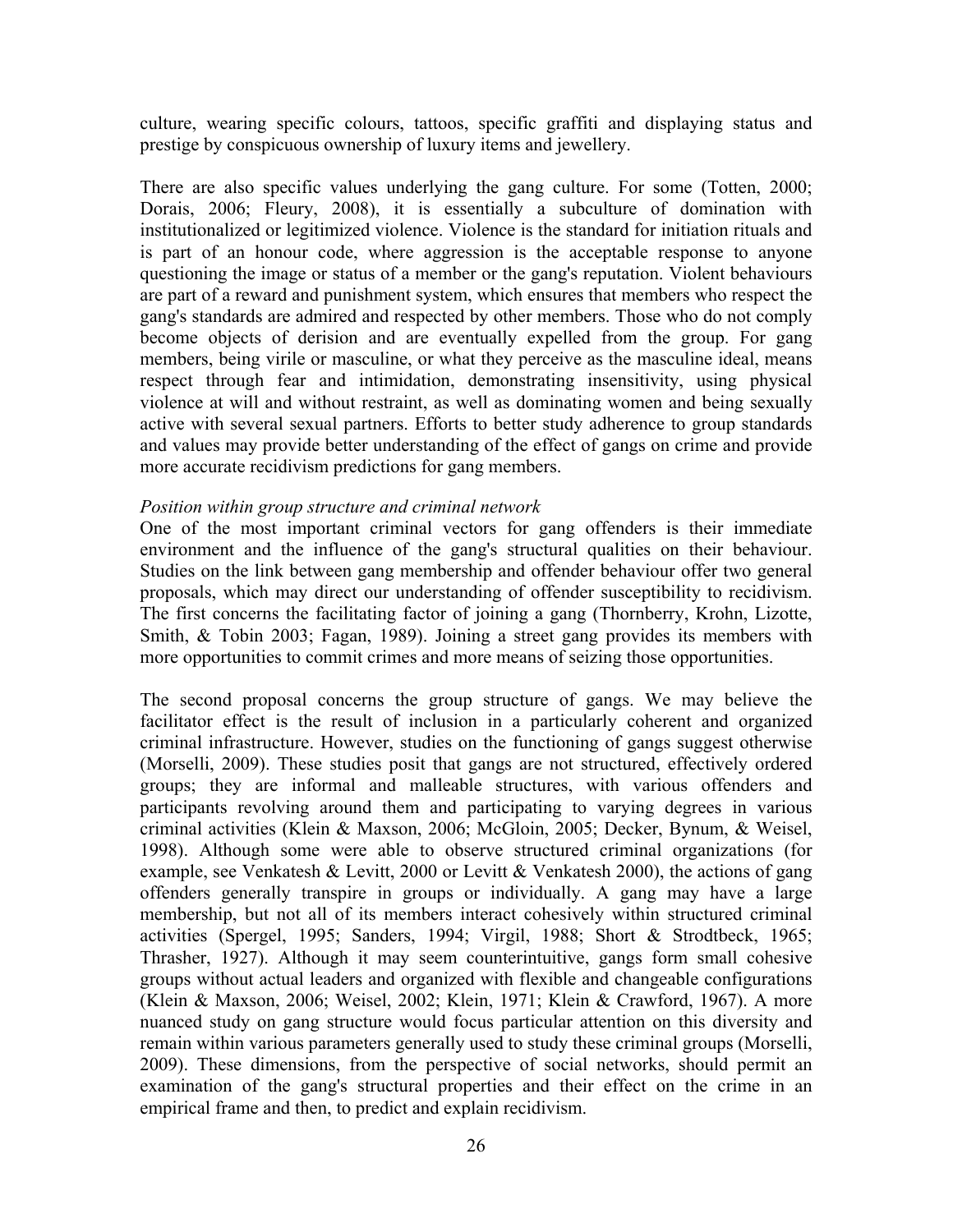#### **References**

- Akers, R. L. (1985). *Social learning theory and adolescent cigarette smoking*. Social Problems, 32, 455-73.
- Akman, D. D., Normandeau, A., & Turner, S. (1967). The measurement of delinquency in Canada. *The Journal of Criminal Law, Criminology and Police Science*, 58, 330-337.
- Andrews, D. A., & Bonta, J. (2010). *The psychology of criminal conduct* (5th ed.). Cincinnati, OH: Anderson.
- Andrews, D. A., Bonta, J., & Wormith, J. S. (2004). *Level of service/Case management inventory: LS/CMI Manual*. Toronto: MultiHealth Systems.
- Barbaree, H. E., Langton, C. M., & Peacock, E. J. (2006). The factor structure of static actuarial items: Its relation to prediction. *Sexual Abuse: A Journal of Research and Treatment*, 18, 207-226.
- Battin-Pearson, S. R. , Thornberry, T. P. , Hawkins, J. D., & Krohn, M. D. (1998). Gang membership, delinquent peers, and delinquent behavior. *Juvenile Justice Bulletin*. Washington, D.C.: US Department of Justice
- Beare, M., & Ronderos, J. (2001). *Exploratory review of media coverage on organized crime in Canada: 1995-2000*. Ottawa: Department of Justice.
- Bendixen, M., Endresen, I. M. & Olweus, D. (2006). Joining and leaving gangs: Selection and facilitation effect on self-reported antisocial behaviour in early adolescence, *European Journal of Criminology*, 3, 85-114.
- Bentenuto, L. (2008). Les gangs de rue : perspective du régime correctionnel fédéral. *Gazette*, 70, 20-21.
- Bjerregaard, B. & Lizotte, A. J. (1995). Gun ownership and gang membership. *Journal of Criminal Law & Criminology*, 86, 37-58
- Bjerregaard, B. & Smith, C. A. (1993). Gender differences in gang participation, delinquency, and substance use, *Journal of Quantitative Criminology*, 9, 329-355.
- Bjerregaard, B. (2002). Self-definitions of gang membership and involvement in delinquent activities, *Youth and Society*, 34, 31-54.
- Blumstein, A. & Cohen, J. (1987). Characterizing criminal careers. *Science*, 985-991.
- Brisebois, R-A. (2007). *Parcours de parents immigrants dont le fils a fait l'expérience d'un gang de rue et d'une institutionnalisation : un vécu familial bouleversé*. Mémoire de maîtrise. Montréal: Université de Montréal, École de criminologie.
- Camp, G. M., & Camp, C. G. (1985). *Prison gangs: Their extent, nature, and impact on prisons*. Washington, DC: U.S. Department of Justice.
- Campbell, A. (1984). *The girls in the gang: A Report from New York City*. New York: Basil Blackwell.
- Cleckley (1976). *The mask of sanity*. St. Louis, MI: Mosby.
- Covey, H. C., Menard, S. W. & Franzese, R. J. (1992). *Juvenile gangs*. Springfield: Charles C. Thomas.
- Craig, W. M., Vitaro, F., Gagnon, C. & Tremblay, R. E. (2002). The road to gang membership: Characteristics of male gang and nongang members from ages 10 to 14. *Social Development*, 11, 3-68.
- Curry, G. D. & Decker, S. H. (2003). *Confronting gangs: Crime and community* (2th Ed.). Los Angeles: Roxbury.
- Curry, G. D. & Spergel, I. A. (1992). Gang involvement and delinquency among Hispanic and African adolescent males. *Journal of Research in Crime and Delinquency*, 29, 273-291.
- Curry, G. D. (2000). Self-reported gang Involvement and officially recorded delinquency. *Criminology*, 38, 1253-1274.
- Decker, S. H., Bynum, T. S., & Weisel, D. L. (1998). A tale of two cities: Gangs as organized crime groups. *Justice Quarterly*, 15, 395-425.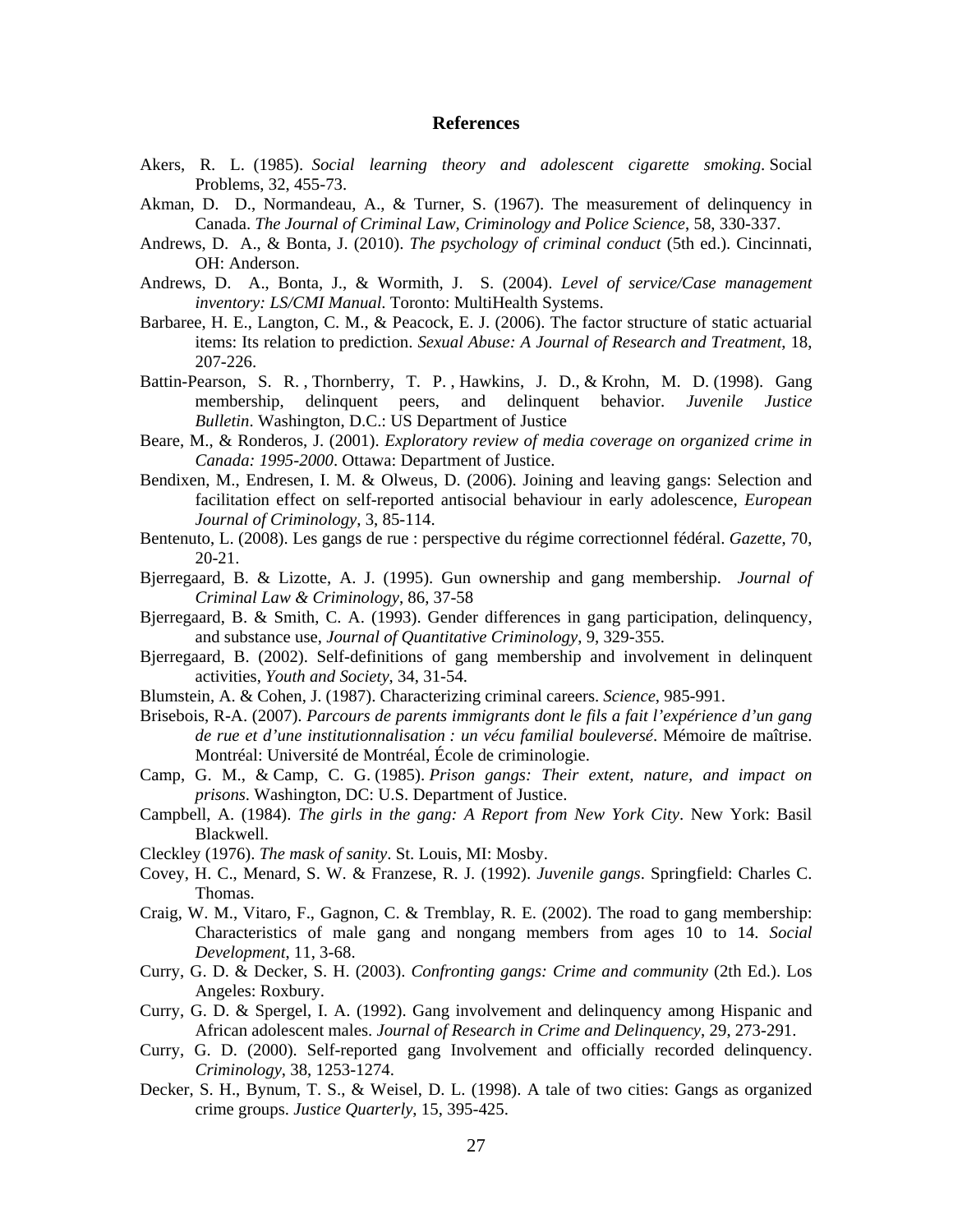- Decker, S. H. & Van Winkle, B. (1996). *Life in the gang: Family, friends and violence*. Cambridge: Cambridge University Press.
- Di Placido, C., Simon, T. I., Witte, T. D., Gu, D., & Wong, S. C. P. (2006). Treatment of gang members can reduce recidivism and institutional misconduct. *Law and Human Behavior*, 30, 93-114.
- Dorais, M., avec la collaboration de Corriveau, P. (2006). *Jeunes filles sous influence: prostitution juvénile et gangs de rue*. Montréal: VLB Éditeur.
- Dupéré, V., Lacourse, É., Willms, D, J., Vitaro, F., & Tremblay, E. R. (2007). Affiliation to youth gangs during adolescence: The interaction between childhood psychopathic tendencies and neighborhood disadvantages. *Journal of Abnormal Child Psychology*, 35, 1035-1045.
- Dusonchet, A. (2002). *Images et mirages de la réalité des gangs de jeunes dans la presse francophone montréalaise*. Mémoire de maîtrise. École de criminologie, Université de Montréal.
- Egley, A., Jr. (2000). *Highlights of the 1999 National Youth Gang Survey*. Fact Sheet no. 20. Washington: Department of Justice, Office of Justice Programs, Office of Juvenile Justice and Delinquency Prevention.
- Elliot, D. S. & Menard, S. (1996). Delinquent friends and delinquent behavior. In J. D. Hawkins, (Ed.), *Delinquency and crime: Current theories*. Cambridge: Cambridge University Press.
- Esbensen, F. A. & Huizinga, D. (1993). Gangs, drugs, and delinquency in a survey of urban youth. *Criminology*, 31, 565-590.
- Esbensen, F. A., Huizinga, D. & Weiher, A. W. (1993). Gang and non-gang youth: Difference in explanatory factors. *Journal of Contemporary Criminal Justice*, 9, 94-116.
- Esbensen, F. A., Winfree, L. T., He, N. & Taylor, T. J. (2001). Youth gangs and definitional issues: When is a gang a gang, and why does it matter? *Crime and Delinquency*, 47, 105- 130.
- Fagan, J. E. (1989). The social organization of drug use and drug dealing among urban gangs. *Criminology*, 27, 633–669.
- Fagan, J.E. (1990). *Social processes of delinquency and drug use among urban gangs*. In C. R. Huff (Ed), Gangs in America. Newbury Park: Sage Publications.
- Farrington, D. P. (2007). Advancing knowledge about desistance. *Journal of Contemporary Criminal Justice*, 23, 125-134.
- Fleisher, M. S. & Decker, S. (2001). An overview of the challenge of prison gangs. *Corrections Management Quarterly*, 5, 1-9.
- Fleury, E. (2008). *Exploration des perceptions et de l'expérience des jeunes hommes associés aux gangs quant aux rapports de genre et à la sexualité*. Mémoire de maîtrise. Département de sexologie, Université du Québec à Montréal.
- Gaes, G. G., Wallace, S., Gilman, E., Klein-Saffran, J., & Suppa, S. (2002). The influence of prison gang affiliation on violence and other prison misconduct. *The Prison Journal*, 82, 359-385.
- Gatti, U., Tremblay, R. E., Vitaro, V. & McDuff, P. (2005). Youth gangs, delinquency and drug use: A test of the selection, facilitation, and enhancement hypotheses. *Journal of Child Psychology and Psychiatry*, 46, 1178-1190.
- Goldstein, A. P. (1991). *Delinquent gangs: A psychological perspective*. Chicago, IL: McNaughton and Gunn.
- Gordon, R. A., Lahey, B. B., Kawai, E., Loeber, R., Stouthamer-Loeber, M., & Farrington, D. (2004). Antisocial behavior and youth gang membership: Selection and socialization. *Criminology*, 42, 55-87.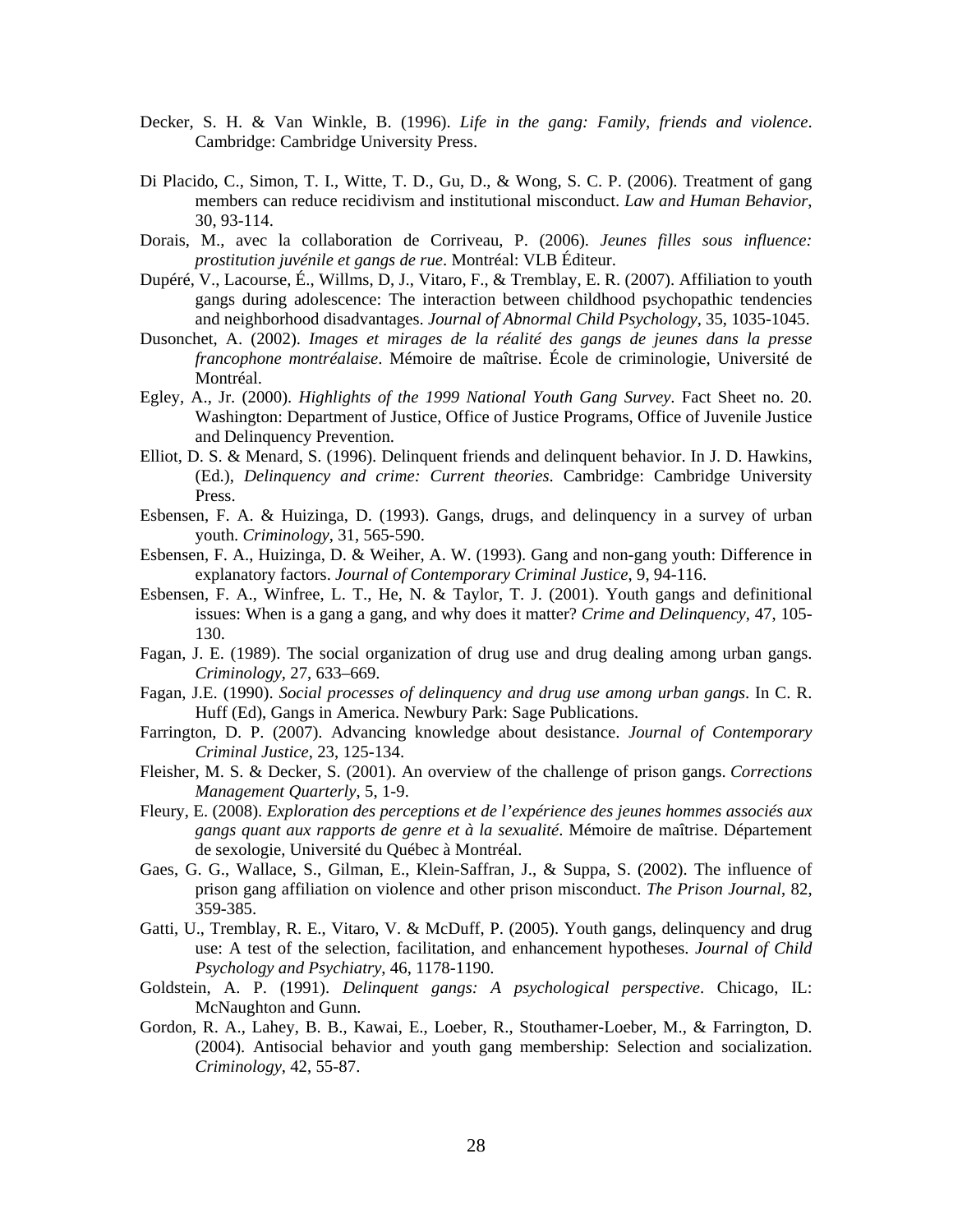- Griffin, M. L. & Hepburn, J. R. (2006). The effect of gang affiliation on violent misconduct among inmates during the early years of confinement. *Criminal Justice and Behavior*, 33, 419-448.
- Guay, J. P. & Couture-Poulin, J-F. (2011). *Profil des contrevenants associés aux gangs de rue*. Québec: Gouvernement du Québec, Ministère de la Sécurité publique, Direction de la recherche.
- Guay, J.P. & Fredette, C. (2010). Le phénomène des gangs de rue et la mesure, dans, Le Blanc, M. & Cusson, M. (Eds), *Traité de criminologie empirique*. Montréal: Les Presses de l'Université de Montréal.
- Guay, J. P. & Gaumont-Casias, J. (2009). *Sur la mesure du phénomène des gangs de rue au Québec: vers le développement d'un cadre de mesure*. Québec: Gouvernement du Québec, Ministère de la Sécurité publique, Direction de la recherche.
- Hagedorn, J. M. (1988). *People and folks: Gangs, crime and the underclass in a rustbelt city*. Chicago, IL: Lake View Press.
- Hall, G. P., Thornberry, T. P., & Lizotte, A. J. (2006). The gang facilitation effect and neighborhood risk: Do gangs have a stronger influence on delinquency in disadvantaged areas? In J. F. Short & L. A. Hugues (Eds.), *Studying youth gangs*. New York, NY: AltaMira Press.
- Hamel, S., Fredette, C., Blais, M.-F., & Bertot, J., en collaboration avec Cousineau, M-M. (1998). *Jeunesse et gangs de rue, phase II: résultats de la recherche-terrain et proposition d'un plan stratégique quinquennal*. Montréal: Institut de recherche pour le développement social des jeunes.
- Hare, R. D. (1993). *Without conscience: The disturbing world of the psychopaths among us*. New York, NY: Simon and Schuster.
- Harris, G. T., Rice, M. E., Quinsey, V. L., Lalumière, M. L., Boer, D., & Lang, C. (2003). A multisite compraison of actuarial rish assesssment for sex offenders. *Psychological Assessment*, 15, 413-425.
- Haviland, A. M. & Nagin, D. S. (2005). Causal inference with group based trajectory models. *Psychometrika*, 70, 1-22.
- Hill, K. G., Howell, J. C., Hawkins, J. D., & Battin-Pearson, S. R. (1999). Childhood risk factors for adolescent gang membership: Results from the Seattle Social Development Project. *Journal of Research in Crime and Delinquency*, 36, 300-322.
- Horowitz, R. (1983). *Honor and the American dream: Culture and identity in a Chicago community*. New Brunswick, NJ: Rutgers University Press.
- Horowitz, R. (1990). Sociological perspectives on gangs: Conflicting definitions and concepts. In C. R. Huff (Ed.), *Gangs in America*. Newbury Park, CA: Sage Publications.
- Howell, J. C. (1994). Recent gang research: Program and policy implications. *Crime and Delinquency*, 40, 495-515.
- Huebner, B. M. (2003). Administrative determinates of inmate violence. *Journal of Criminal Justice*, 31, 107-117.
- Huebner, B. M., Varano, P. S., & Timithy, S. B. (2007). Gangs, Guns, and Drugs: Recidivism amoung Serious, Young Offenders. *Criminology and public policy*, 6, 187-222.
- Huff, C. R. (1996). The criminal behavior of gang members and nongang at-risk youth. In C. R. Huff (Ed.), *Gangs in America* (2th Ed.). Thousand Oaks, CA: Sage Publications.
- Huff, C. R. (1998). Comparing the criminal behavior of youth gangs and at-risk youths, *National Institute of Justice: Research in Brief*. OJJDP, U.S. Department of Justice.
- Kaplan, E. L. & Meier, P. (1958). Nonparametric estimation from incomplete observations. *Journal of the American Statistical Association*, 53, 457-48.
- Katz, C. M. & Webb, V.J. (2006). *Policing gangs in America*. Cambridge, England: Cambridge University Press.
- Klein, M. W. (1971). *Street gangs and street workers*. Englewood Cliffs, NJ: Prentice Hall.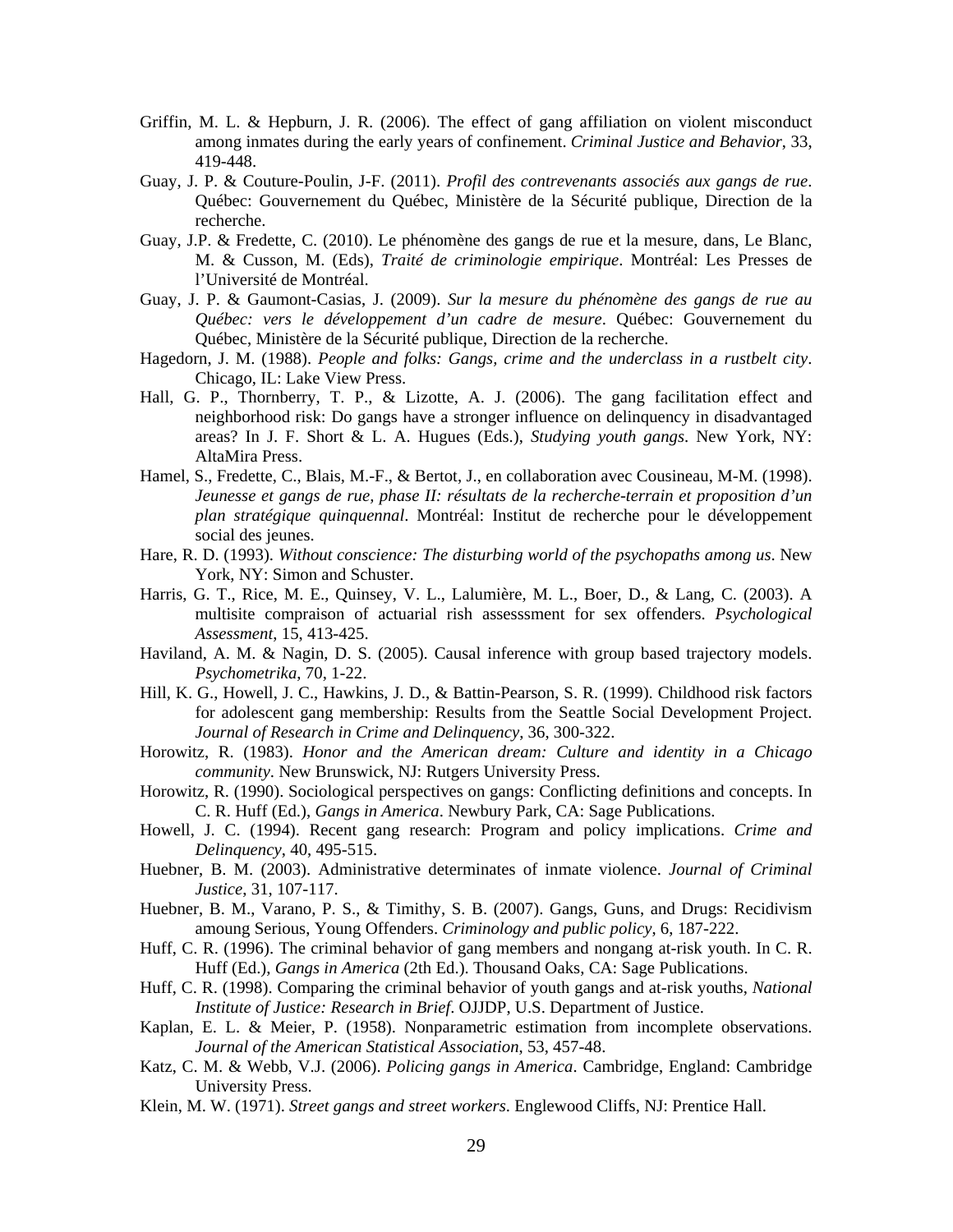- Klein, M. W. (1995). *The American street gang: Its nature, prevalence, and control*. Oxford, England: Oxford University Press.
- Klein, M. W. (2005). The value of comparisons in street gang research. *Journal of Contemporary Criminal Justice*, 21, 237-254.
- Klein, M. W. & Crawford, L. Y. (1967). Groups, gangs, and cohesiveness. *Journal of Research in Crime and Delinquency*, 4, 63-75.
- Klein, M. W. & Maxson, C. L. (1989). *Street gang violence*. In N. Weiner & M. Wolfgang (Eds.), Violent crime, violent criminals. Newbury Park, CA: Sage Publications.
- Klein, M. W. & Maxson, C. L (2006). *Street gangs: Patterns and policies*. New York, NY: Oxford University Press.
- Kleinbaum, D. G. (1996). *Survival analysis: A self-learning text*. New York, NY: Springer.
- Krohn, M. D. & Thornberry, T. P. (2008). Longitudinal perspectives on adolescent street gangs. In A. M. Liberman (Ed), *The long view of crime: A synthesis of longitudinal research*. New York, NY: Springer Sciences and Business Media.
- Lacourse, E., Nagin, D., Tremblay, R. E., Vitaro, F., & Claes, M. (2003). Developmental trajectories of boys' delinquent group membership and facilitation of violent behaviours during adolescence. *Development and Psychopathology*, 15, 183-197.
- Lacourse, É., Nagin, D., Vitaro, F., Côté, S., Arsenault, L., & Tremblay, R.E. (2006). Prediction of early-onset deviant peer group affiliation: A 12-Year longitudinal study. *Archives of General Psychiatry*, 63, 562-568.
- Lahey, B. B., Gordon, R. A., Loeber, R., Stouthamer-Loeber, M., & Farrington, D. P. (1999). Boys who join gangs: A prospective study of predictors of first gang entry. *Journal of Abnormal Child Psychology*, 27, 261-276.
- Lanctôt, N. & Le Blanc, M. (1996). *Filles et garçons membres de bandes marginales, les adolescents en difficulté des années 1990*. Montréal: Groupe de recherche sur les adolescents en difficulté.
- Le Blanc, M. & Lanctôt, N. (1998). Social and psychological characteristic of gang members according to the gang structure and its subcultural and ethnic making. *Journal of Gang Research*, 5, 15-28.
- Lee, E. T. (1992). *Statistical Methods for Survival Data Analysis*. New York, NY:Wiley.
- Léger Marketing. (2004). *Étude sur le sentiment de sécurité des Montréalais*, Montréal, Québec.
- Levitt, S. & Venkatesh, S. A. (2000). An economic analysis of a drug-selling gang's finances. *Quarterly Journal of Economics*, 13, 755-789.
- Lykken, D. T. (1995). *The antisocial personalities*. Hillsdale, NJ: Lawrence Erlbaum.
- Mantel, N. (1966). Evaluation of survival data and two new rank order statistics arising in its consideration. *Cancer Chemotherapy Reports*, 50, 163–70.
- Maxson, C. L. (1998). *Gang members on the move*. Washington: Department of Justice, Office of Justice Programs, Office of Juvenile Justice and Delinquency Prevention.
- McCorkle, R. C., & Miethe, T. D. (2001). *Panic: The social construction of the street gang problem*. Upper Saddle.
- Miller, J. (2001). *One of the guys: girls, gangs, and gender*. New York, NY: Oxford University Press.
- Miller, W. B. (1975). *Violence by youth gangs and youths groups as a crime problem in major American cities*. Washington: Department of Justice, Office of Justice Programs, Office of Juvenile Justice and Delinquency Prevention.
- Miller, W. B. (1980). Gangs, groups, and serious youth crime. In D. Schichor & D. Kelly (Eds.), *Critical issues in juvenile delinquency*. Lexington, VA: Lexington.
- Ministère de la Sécurité publique. (2007). *Plan d'intervention québécois sur les gangs de rue 2007-2010*. Québec, Canada: Gouvernement du Québec.
- Moore, J. W. (1991). *Going down to the barrio: Homeboys and homegirls in change*. Philadelphia, PA: Temple University Press.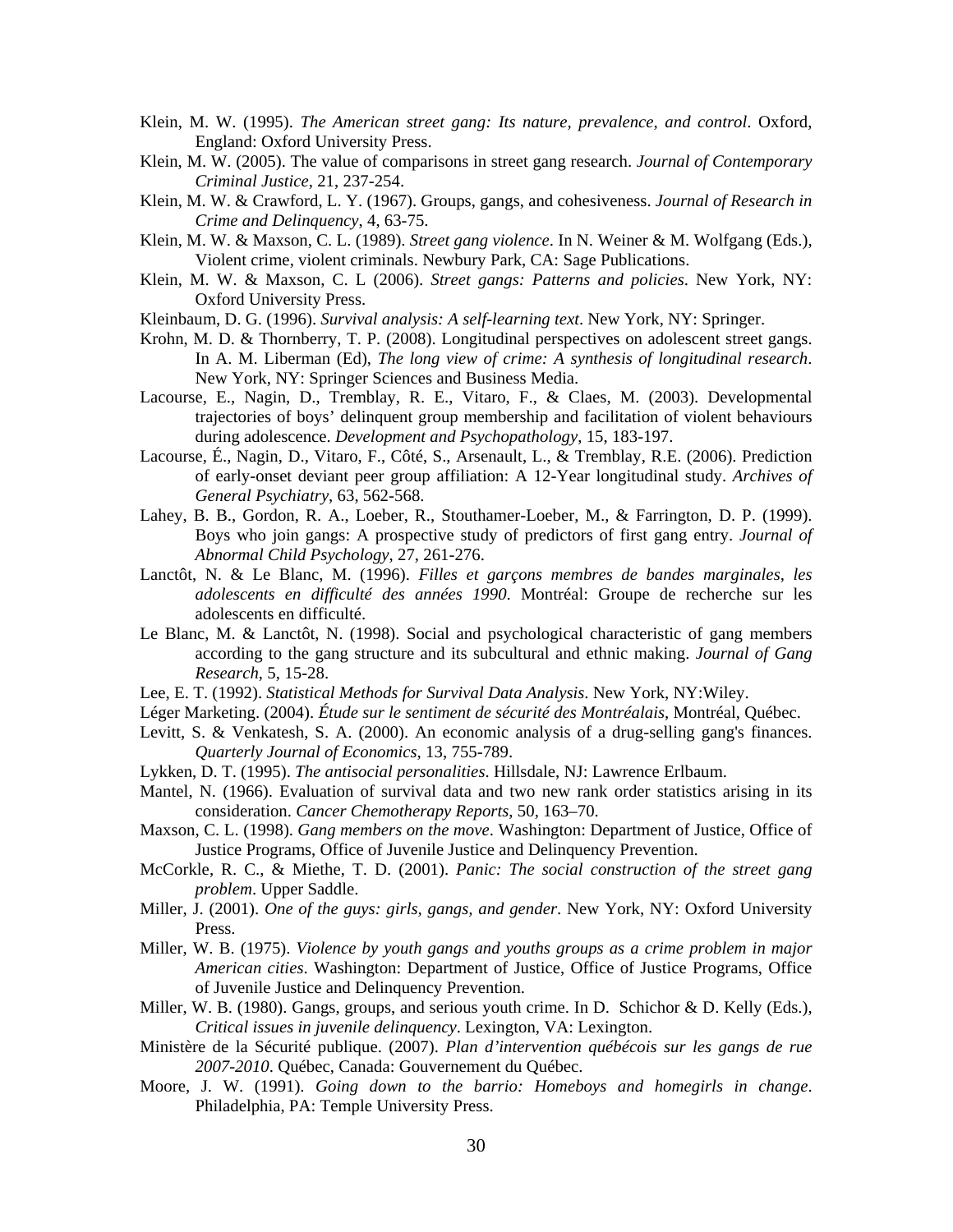- Morselli, C. (2009). *Inside criminal networks*. New York, NY: Springer Science and Business Media.
- Mossman, D. (1994). Assessing predictions of violence: Being accurate about accuracy. *Journal of Consulting and Clinical Psychology*, 62, 783-792.
- Petersen, R. (2000). Definitions of a gang and impacts on public policy. *Journal of Criminal Justice*, 28, 139-149.
- Piquero, A. R., Farrington, D. P., & Blumstein, A. (2003). The criminal career paradigm. In M. Tonry (Ed.), *Crime and Justice: A Review of Research*, Vol. 30. Chicago, IL: University of Chicago Press.
- Rice, M. E., & Harris, G. T. (2005). Comparing effect sizes in follow-up studies: ROC area, Cohen's d, and r. *Law and Human Behavior*, 29, 615-620.
- River, N. J. & McGloin, J. M. (2005). Police and intervention considerations of a network analysis of street gangs. *Criminology*, 46, 155-188.
- Rosenfeld, R., Bray, T., & Egley, A. (1999). Facilitating violence: A comparison of gangmotivated, gang-affiliated, and nongang youth homicides. *Journal of Quantitative Criminology*, 15, 495-516.
- Rossi, P., & Anderson, A. (1982). The factorial survey approach: An introduction. In P. Rossi & S. Nock (Eds.), *Measuring social judgments: The factorial survey approach*. Beverly Hills, CA: Sage.
- Sanchez-Jankowski, M. (1991) *Islands in the street: Gangs and American urban society*. Berkeley, CA: University of California Press.
- Sanders, W. B. (1994). *Gangbangs and drive-bys: Grounded culture and juvenile gang violence*. New York, NY: Aldine De Gruyter.
- Schram, P. J., Gaines, L. K. (2005). Examining delinquent nongang members and delinquent gang members. *Youth Violence and Juvenile Justice*, 3, 99-115.
- Sellin, T., & Wolfgang, M. (1964). *The measurement of delinquency*. New York, NY: Wiley.
- Service de Police de la Ville de Montréal. (2004). *Plan d'action corporatif 2005 du SPVM*, www.spvm.qc.ca
- Short, J. F. & Strodtbeck, F.L. (1965). *Group process and gang delinquency*. Chicago, IL: University of Chicago Press.
- Spergel I. A. (1995). *The youth gang problem: A community approach*. New York, NY: Oxford University Press.
- Spergel, I. A. (2009). Gang databases: To be or not to be. *Criminology and Public Policy*, 8, 667- 674.
- Spergel, I. A. & Curry, G. D. (1993). The national youth gang survey: A research and development process. In A. P. Goldstein & C.R. Huff (Eds.), *The Gang Intervention Handbook*, Champaign Research Press.
- Spergel, I. A. & Curry, G.D. (1988). *Survey of youth gang problems and programs in 45 cities and 6 sites*. Chicago, IL: University of Chicago Press.
- Statistique Canada (2009). *La mesure de la criminalité au Canada : présentation de l'Indice de gravité de la criminalité et des améliorations au Programme de déclaration uniforme de la criminalité*, Ottawa.
- Swets, J. A., Dawes, R. M., & Monahan, J. (2000). Psychological science can improve diagnostic decisions. *Psychological Sciences in the Public Interest* (a supplement to Psychological Science), 1, 177-178.
- Takata, S. R. & Zevitz, R. G. (1990). Divergent perceptions of group delinquency in a Midwest community: Racine's gang problem. *Youth and Society*, 3, 74-92.
- Taylor, C. (1990). *Dangerous society.* East Lansing, MI: Michigan State University Press.
- Thornberry, T. P. (1998). Membership in youth gangs and involvement in serious and violent offending. In R. Loeber & D. P. Farrington (Eds.), *Serious and violent offenders: Risk factors and successful interventions*. Thousand Oaks, CA: Sage Publications.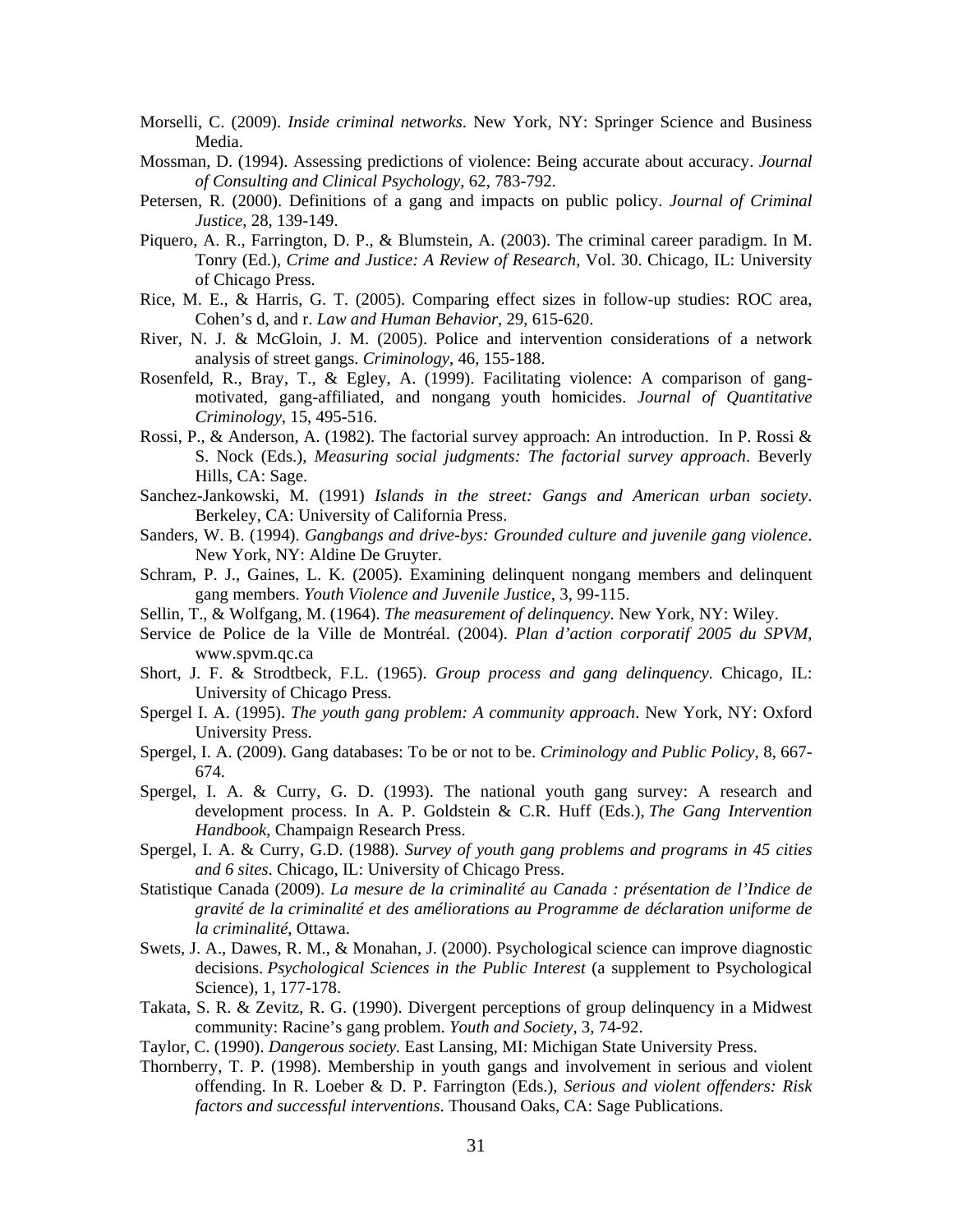- Thornberry, T. P., Bjerregaard, B., & Miles, W. (1993). The consequences of respondent attrition in panel studies: A simulation based on the Rochester Youth Development Study. *Journal of Quantitative Criminology*, 9, 127-158.
- Thornberry, T. P., Krohn, D. M., Lizotte, J. A., & Chard-Wierschem, D. (1993). The role of juvenile gangs in facilitating delinquent behaviour. *Journal of Research in Crime and Delinquency*, 30, 55-87.
- Thornberry, T. P., Krohn, M. D., Lizotte, A. J., Smith, C. A., & Tobin, K. (2003). *Gangs and delinquency in developmental perspective*. New York, NY: Cambridge University Press.
- Thrasher, F. M. (1927). *The gang: A study of 1,313 gangs in Chicago*. Chicago, IL: University of Chicago Press.
- Totten, M. D. (2000). *Guys, gangs and girlfriend abuse*. Toronto, Ontario: Broadview Press.
- Valdez, A., Kaplan, C. D., & Codina, E. (2000). Psychopathy among Mexican American gang members: A comparative study. *International Journal of Offenders Therapy and Comparative Criminology,* 44, 46-58.
- Venkatesh, S. A. & Levitt, S. D. (2000). Are we a family or a business? History and disjuncture in the urban American street gang. *Theory and Society*, 29, 427-462.
- Vigil, J. D. (1988). *Barrio gangs: Street life and identity in southern California*. Austin, TX: University of Texas Press.
- Warr, M. (1993). Age, peers, and delinquency. *Criminology*, 31, 17-40.
- Wiesel, D. L. (2002). *Contemporary gangs: An organizational analysis*. New York, NY: LFB Scholarly Publishing.
- Wolfgang, M. E., Figlio, R. M., Tracy, P. E., & Singer, S. I. (1985). *The national survey of crime severity*. Washington, DC: U.S. Government Printing Office.
- Zhang, L., Welte, J. W., & Wieczoreck, W. F. (1999). Youth gangs, drug use, and delinquency. *Journal of Criminal Justice*, 27, 101-109.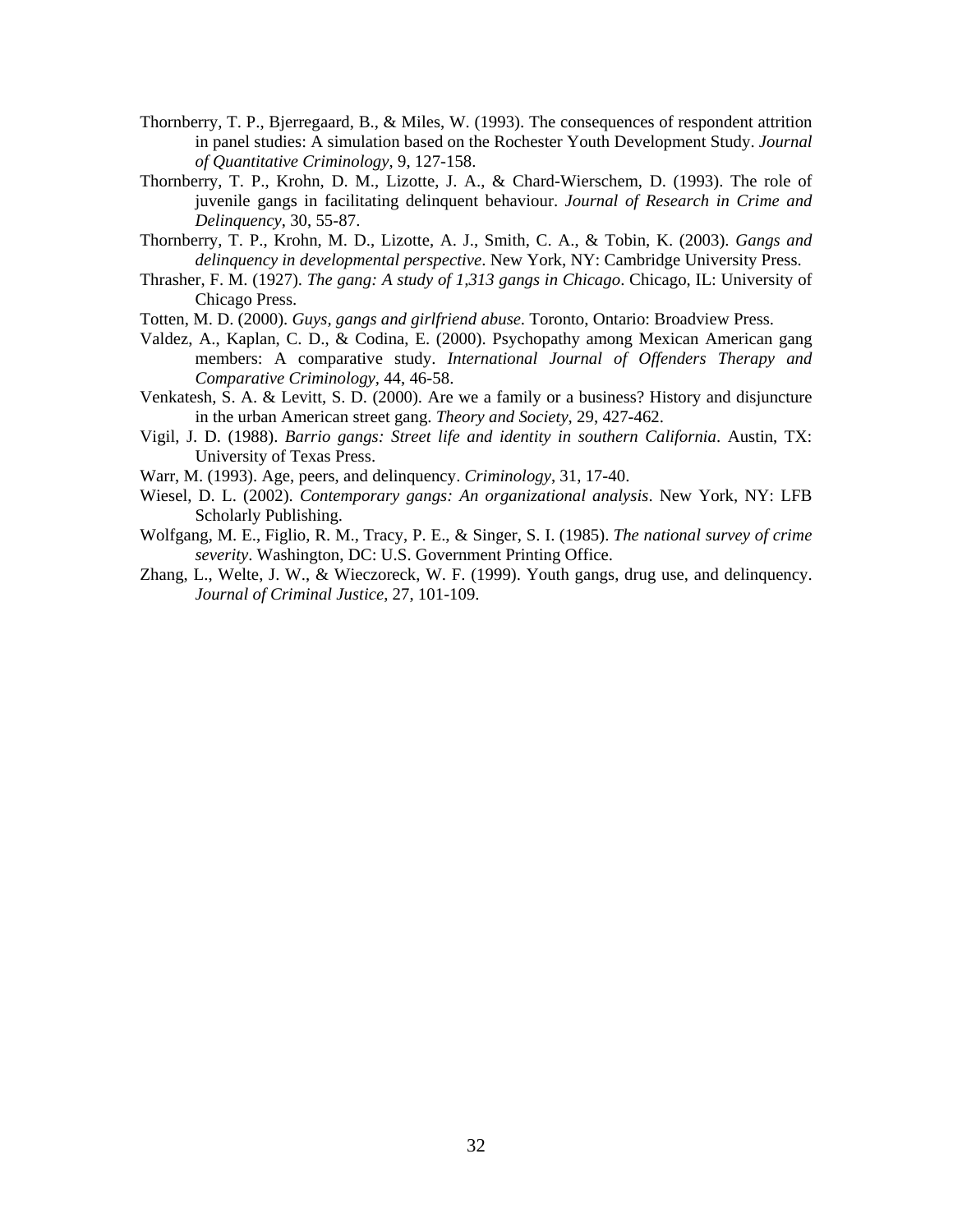## **Appendix**

|                                                       | Non gang                |               |                  | Gang          |          |
|-------------------------------------------------------|-------------------------|---------------|------------------|---------------|----------|
|                                                       | n                       | $\frac{0}{0}$ | n                | $\frac{0}{0}$ | Phi      |
| Clear problems of compliance                          | 43                      | $(50.6\%)$    | 54               | $(64.3\%)$    | .14      |
| Diagnosis of "psychopathy"                            | $\boldsymbol{0}$        | $(0.0\%)$     | $\boldsymbol{0}$ | $(0.0\%)$     | .00.     |
| Diagnosis of other personality disorder               | 41                      | $(48.2\%)$    | 62               | $(72.1\%)$    | $.24**$  |
| Threat from third party                               | 43                      | $(50.6\%)$    | 62               | $(72.1\%)$    | $.22**$  |
| Problem-solving/self-management skill deficits        | 54                      | $(62.8\%)$    | 68               | $(79.1\%)$    | $.18*$   |
| Anger management deficits                             | 46                      | $(53.5\%)$    | 65               | $(75.6\%)$    | $.23**$  |
| Intimidating/controlling                              | 45                      | $(53.6\%)$    | 66               | (77.6%)       | $.25***$ |
| Inappropriate sexual activity                         | 40                      | $(47.1\%)$    | 63               | $(73.3\%)$    | $.27***$ |
| Poor social skills                                    | 42                      | $(48.8\%)$    | 63               | $(73.3\%)$    | $.25***$ |
| Peers outside of age range                            | 39                      | $(45.9\%)$    | 62               | $(72.1\%)$    | $.27***$ |
| Racist/sexist behavior                                | 39                      | $(45.9\%)$    | 64               | $(74.4\%)$    | $.29***$ |
| Underachievement                                      | 12                      | $(14.0\%)$    | 17               | $(20.2\%)$    | $.08\,$  |
| Outstanding charges                                   | 18                      | $(20.9\%)$    | 17               | $(20.2\%)$    | $-.01$   |
| Other Specify                                         | 6                       | $(7.0\%)$     | 3                | $(3.6\%)$     | $-.08$   |
| Sexual, extrafamilial, child/adolescent-male victim   | $\boldsymbol{0}$        | $(0.0\%)$     | $\boldsymbol{0}$ | $(0.0\%)$     | .00.     |
| Sexual, extrafamilial, child/adolescent-female victim | $\overline{2}$          | $(2.3\%)$     | $\overline{4}$   | $(4.7\%)$     | .06      |
| Sexual, extrafamilial, adult-male victim              | $\boldsymbol{0}$        | $(0.0\%)$     | $\boldsymbol{0}$ | $(0.0\%)$     | .00.     |
| Sexual, extrafamilial, adult-fem. Victim              | $\overline{2}$          | $(2.3\%)$     | 1                | $(1.2\%)$     | $-.04$   |
| Sexual, intrafamilial, child/adolescent-male victim   | $\boldsymbol{0}$        | $(0.0\%)$     | $\boldsymbol{0}$ | $(0.0\%)$     | .00.     |
| Sexual, intrafamilial, child/adolescent-fem. Victim   | $\boldsymbol{0}$        | $(0.0\%)$     | 1                | $(1.2\%)$     | .08      |
| Sexual, intrafamilial, adult-spouse/partner victim    | $\boldsymbol{0}$        | $(0.0\%)$     | $\boldsymbol{0}$ | $(0.0\%)$     | .00.     |
| Physical, extrafamilial-adult victim                  | 33                      | $(38.8\%)$    | 52               | $(60.5\%)$    | $.22**$  |
| Physical, intrafamilial-child/adolescent victim       | 1                       | $(1.2\%)$     | $\overline{c}$   | $(2.3\%)$     | .04      |
| Physical, intrafamilail-adult partner victim          | 7                       | $(8.1\%)$     | 20               | $(23.5\%)$    | $.21**$  |
| Assault on an authority figure                        | 17                      | $(19.8\%)$    | 19               | $(22.1\%)$    | .04      |
| Stalking/harassment                                   | 3                       | $(3.5\%)$     | 9                | $(10.5\%)$    | .14      |
| Weapon use                                            | 30                      | $(34.9\%)$    | 53               | $(63.1\%)$    | $.28***$ |
| Fire setting                                          | 5                       | $(5.8\%)$     | 4                | $(4.7\%)$     | $-.02$   |
| Impaired driving                                      | 9                       | $(10.5\%)$    | 5                | $(5.8\%)$     | $-.09$   |
| Shoplifting                                           | 26                      | $(30.2\%)$    | 24               | $(28.6\%)$    | $-.02$   |
| White collar crime                                    | $\overline{\mathbf{4}}$ | $(4.7\%)$     | 3                | $(3.5\%)$     | $-.03$   |
| Gang participation                                    | 5                       | $(5.8\%)$     | 31               | (37.3%)       | .39***   |
| Organized crime                                       | $\overline{c}$          | $(2.3\%)$     | 3                | $(3.5\%)$     | .04      |
| Hate crime                                            | $\boldsymbol{0}$        | $(0.0\%)$     | $\boldsymbol{0}$ | $(0.0\%)$     | .00.     |
| Terrorist activity                                    | $\boldsymbol{0}$        | $(0.0\%)$     | $\boldsymbol{0}$ | $(0.0\%)$     | .00.     |

## **Table A. Comparison of Members and Non-Members for Section 2**

 $\frac{1}{2}$  \*p <.05 \*\*p <.01 \*\*\*p <.001